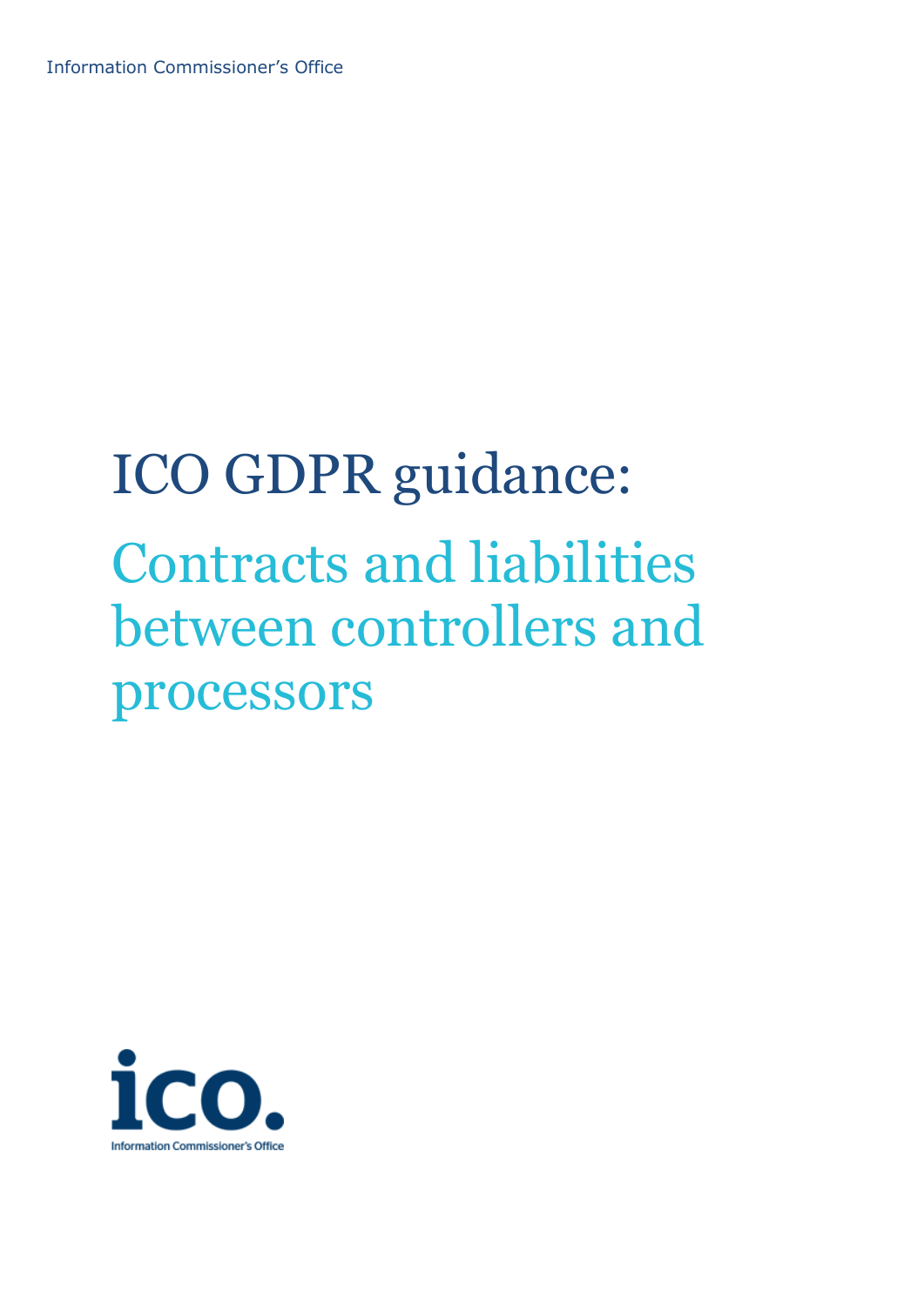

# Contents (for web navigation bar)

At a glance About this guidance What's new? When is a contract needed? Why are contracts between controllers and processors important? What needs to be included in the contract? Can standard contracts clauses be used? What responsibilities and liabilities do controllers have when using a processor? What responsibilities and liabilities do processors have in their own right? **Checklists**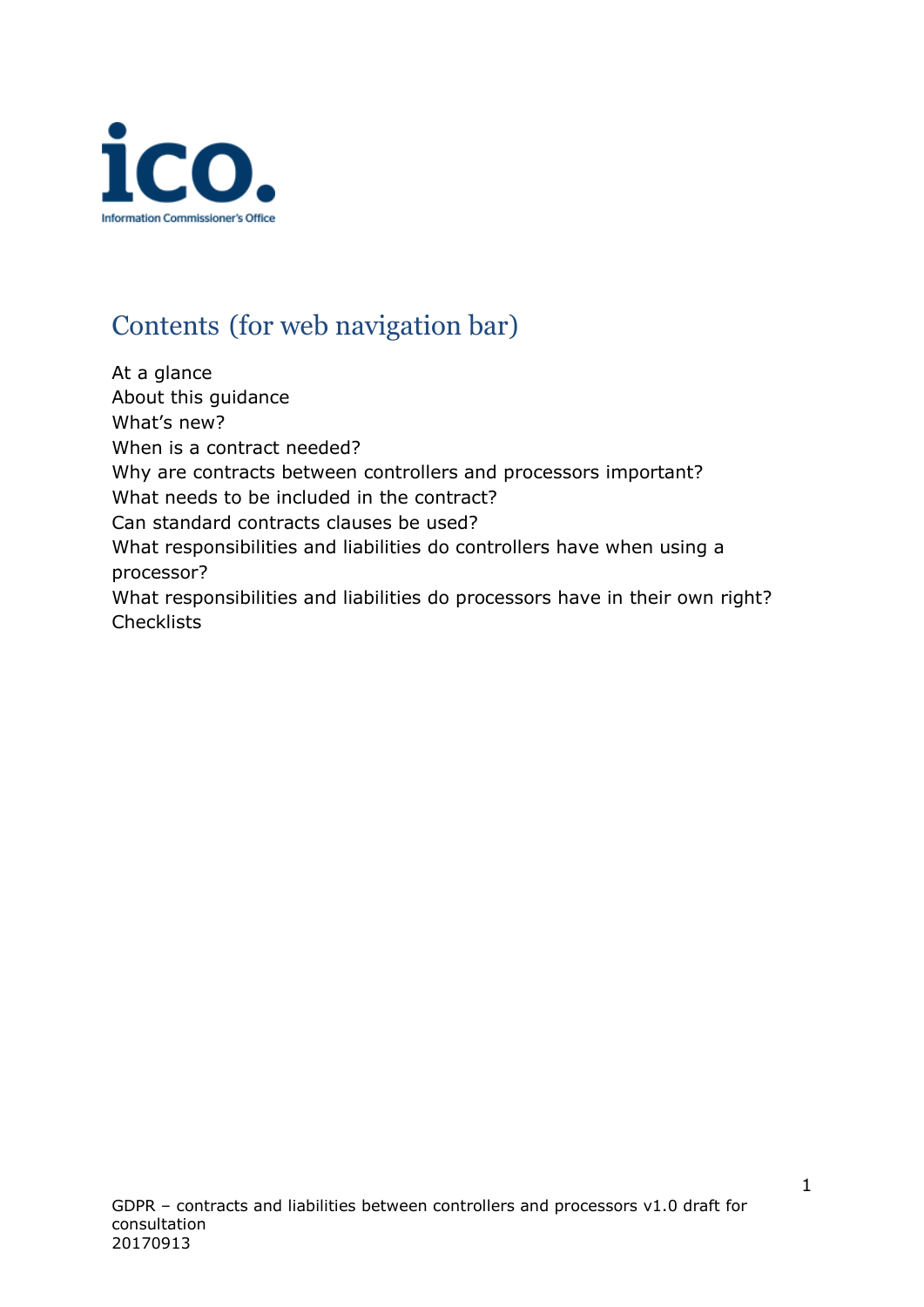# At a glance

- Whenever a controller uses a processor it needs to have a written contract in place.
- The contract is important so that both parties understand their responsibilities and liabilities.
- The GDPR sets out what needs to be included in the contract.
- In the future, standard contract clauses may be provided by the European Commission or the ICO, and may form part of certification schemes. However at the moment no standard clauses have been drafted.
- Controllers are liable for their compliance with the GDPR and must only appoint processors who can provide 'sufficient guarantees' that the requirements of the GDPR will be met and the rights of data subjects protected. In the future, using a processor which adheres to an approved code of conduct or certification scheme may help controllers to satisfy this requirement – though again, no such schemes are currently available.
- Processors must only act on the documented instructions of a controller. They will however have some direct responsibilities under the GDPR and may be subject to fines or other sanctions if they don't comply.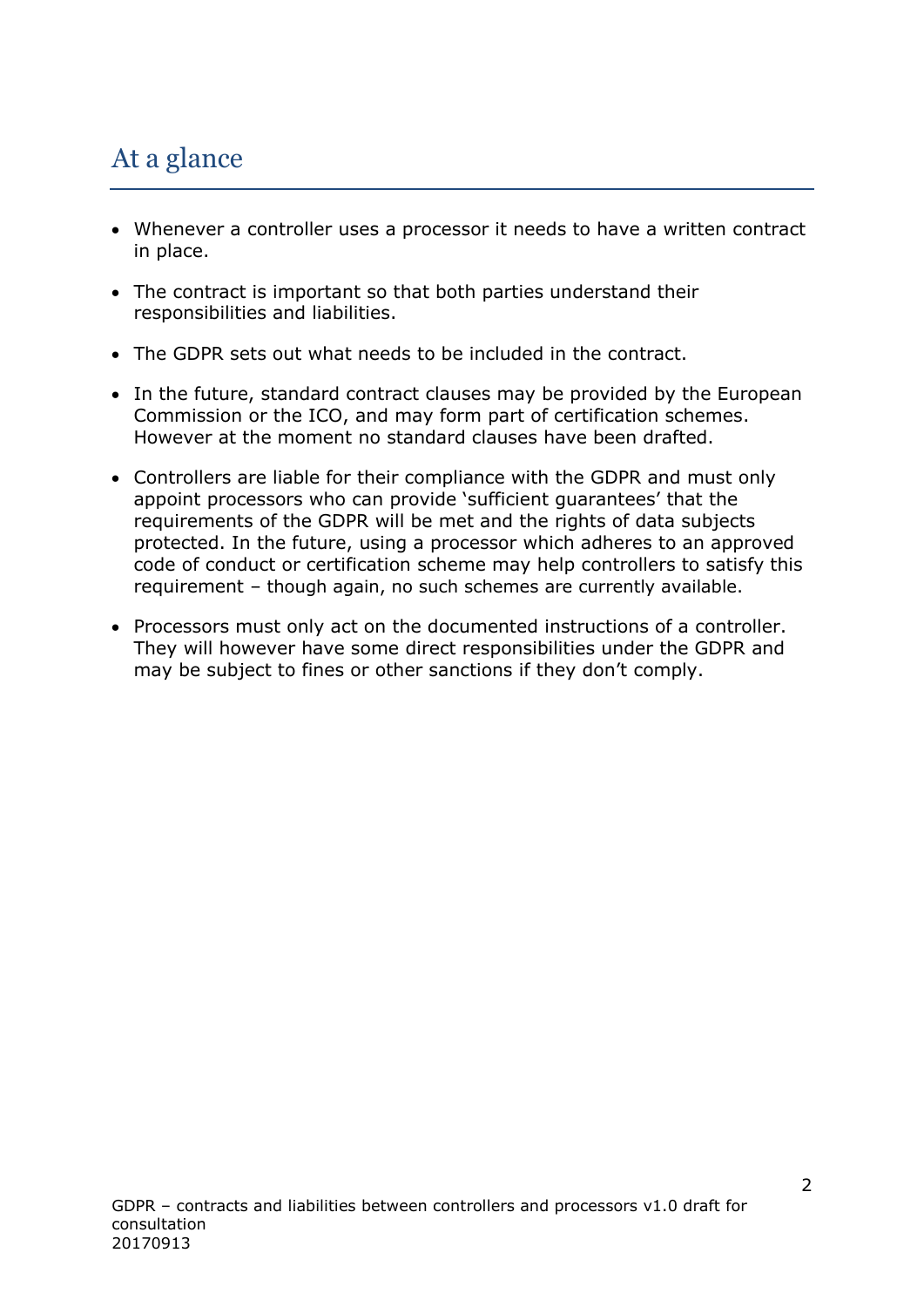# About this guidance

These pages sit alongside our [Overview of the GDPR](https://ico.org.uk/for-organisations/data-protection-reform/overview-of-the-gdpr/introduction/) and provide more detailed, practical guidance for UK organisations on contracts between controllers and processors under the GDPR.

Under the GDPR, when a controller uses a processor it needs to have a written contract (or other legal act) in place to evidence and govern their working relationship.

If you are a controller, this guidance will help you to understand what needs to be included in that contract and why. It will also help processors to understand their responsibilities and liability.

The guidance sets out how the ICO interprets the GDPR, and our general recommended approach to compliance and good practice.

However, as the GDPR is a regulation that applies consistently across the EU, our guidance will need to evolve to take account of future guidelines issued by relevant European authorities, as well as our experience of applying the law in practice from May 2018. We intend to keep this guidance under review and update it in light of relevant developments and stakeholders' feedback.

You can navigate back to the Overview at any time using the link on the lefthand side of this page. We also give links throughout to other relevant guidance and sources of further information.

### **Key GDPR provisions**

See Articles 28, 29, 30, 31, 32, [33, 34, 35 and 36](http://eur-lex.europa.eu/legal-content/EN/TXT/PDF/?uri=CELEX:32016R0679&from=EN) and Recitals 81, 82 and 83. [\(external link\)](http://eur-lex.europa.eu/legal-content/EN/TXT/PDF/?uri=CELEX:32016R0679&from=EN)

#### **Further reading**

[Overview of the GDPR](https://ico.org.uk/for-organisations/data-protection-reform/overview-of-the-gdpr/)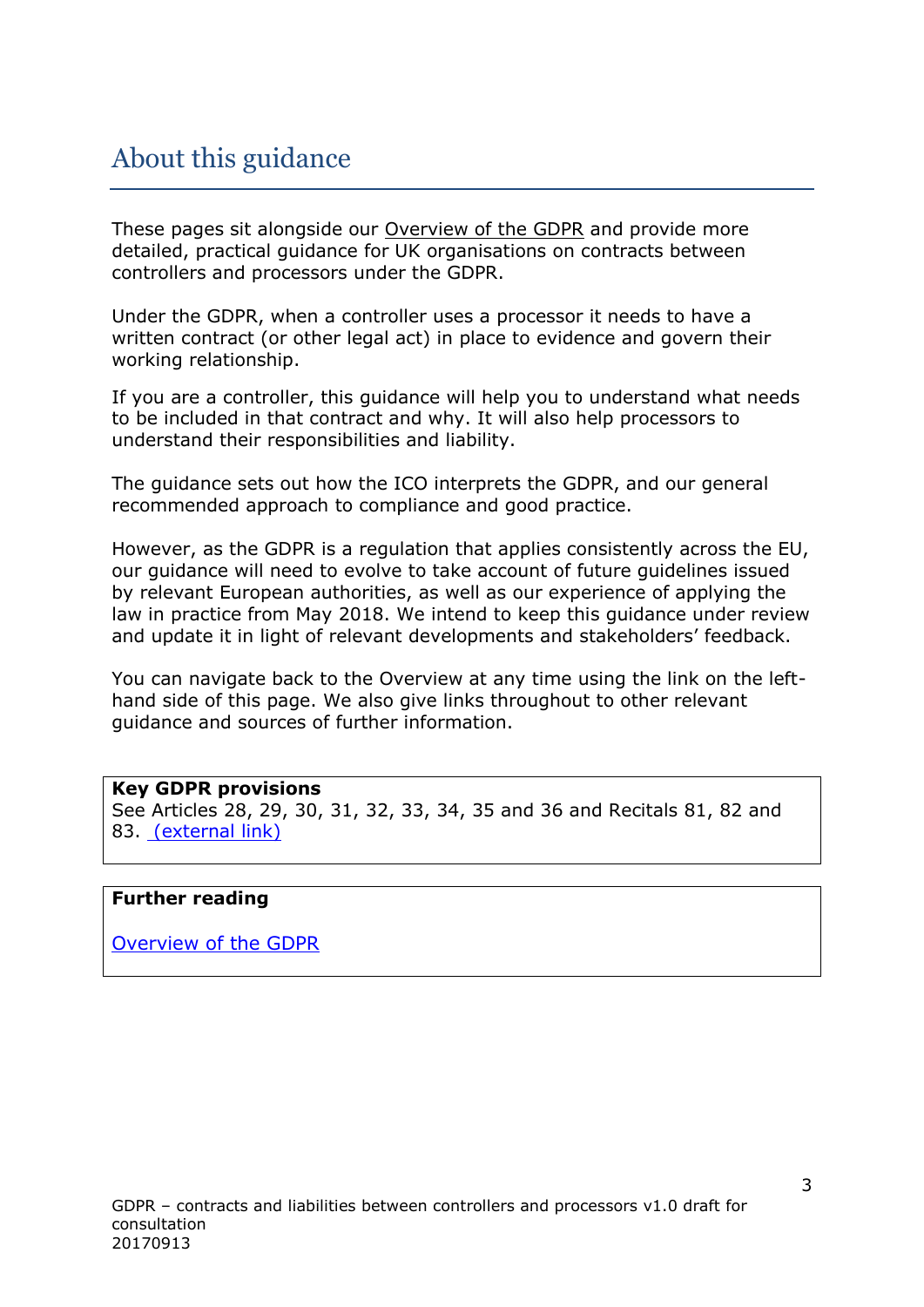# What's new?

### **In brief….**

- The GDPR makes written contracts between controllers and processors a general requirement, rather than just a way of demonstrating compliance with the seventh data protection principle (appropriate security measures) under the DPA.
- These contracts must now include certain specific terms, as a minimum.
- These terms are designed to ensure that processing carried out by a processor meets all the requirements of the GDPR (not just those related to keeping personal data secure).
- The GDPR allows for standard contractual clauses from the EU Commission or a supervisory authority (such as the ICO) to be used in contracts between controllers and processors - though none have been drafted so far.
- The GDPR envisages that adherence by a processor to an approved code of conduct or certification scheme may be used to help controllers demonstrate that they have chosen a suitable processor. Standard contractual clauses may form part of such a code or scheme, though again, no schemes are currently available.
- The GDPR gives processors responsibilities and liabilities in their own right, and processors as well as controllers may now be liable to pay damages or be subject to fines or other penalties.

### **Is this a big change?**

This depends on what your existing contracts say about processing.

If you currently employ a third party to process personal data on your behalf then you should already have a written contract in place, as you need one to comply with the seventh principle (security measures) of the Data Protection Act 1998 (DPA). Your existing contract should require your data processor to only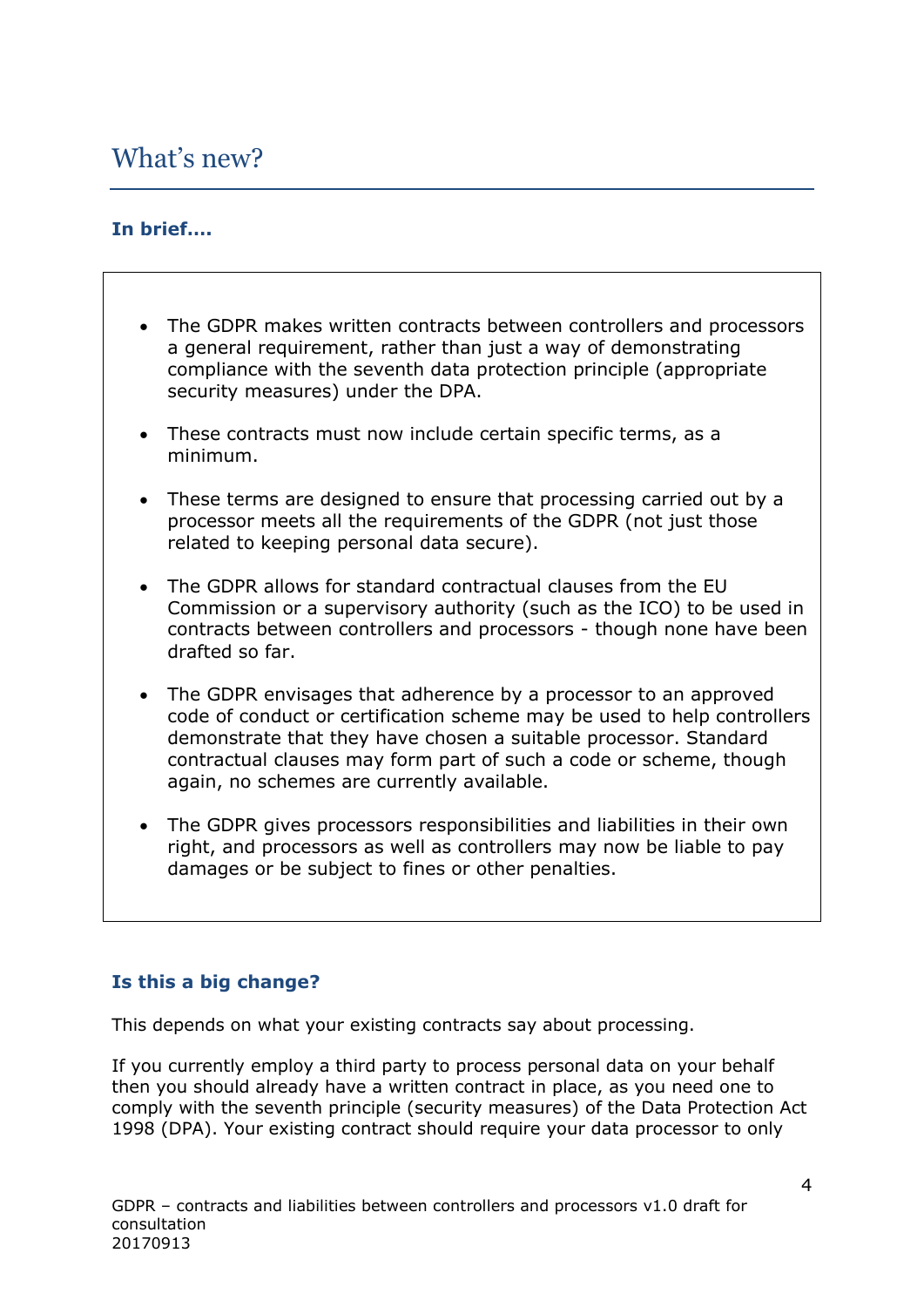act upon your instructions and to take appropriate measures to keep the personal data secure.

Under the GDPR, the contract requirements are wider and are no longer confined to just ensuring the security of personal data. They are aimed at ensuring and demonstrating compliance with all the requirements of the GDPR. The GDPR sets out specific terms that must be included in your contract, as a minimum.

The contract must state details of the processing, and must set out the processor's obligations. This includes the standards the processor must meet when processing personal data and the permissions it needs from the controller in relation to the processing.

This is a significant change in what is required by law, but in practice you may already include many of the new contract requirements in your existing contracts, for commercial reasons or as good practice under the DPA.

The GDPR also allows you to use standard contractual clauses issued by the European Commission or a supervisory authority (such as the ICO). Such standard clauses can form part of a certification scheme or approved code of conduct. Again this is a significant change in the law, but, initially at least, it should make little difference in practice, as no standard clauses are currently available.

Similarly, the GDPR allows you to use adherence by a processor to an approved code of conduct or certification scheme. This will help you demonstrate that you have chosen a processor providing 'sufficient guarantees' that it will process the personal data in accordance with the GDPR. But again no such schemes have been approved so far so, initially at least, this should make little difference in practice.

What is very different under the GDPR, however, is that processors now have direct responsibilities and obligations under the GDPR, outside the terms of the contract. Processors can be held directly responsible for non-compliance with these obligations, or the contract terms, and may be subject to administrative fines or other sanctions and liable to pay compensation to data subjects.

#### **Key GDPR provisions**

See Articles 28, 82 and 83 and Recitals [81, 146 and 148. \(external link\)](http://eur-lex.europa.eu/legal-content/EN/TXT/PDF/?uri=CELEX:32016R0679&from=EN)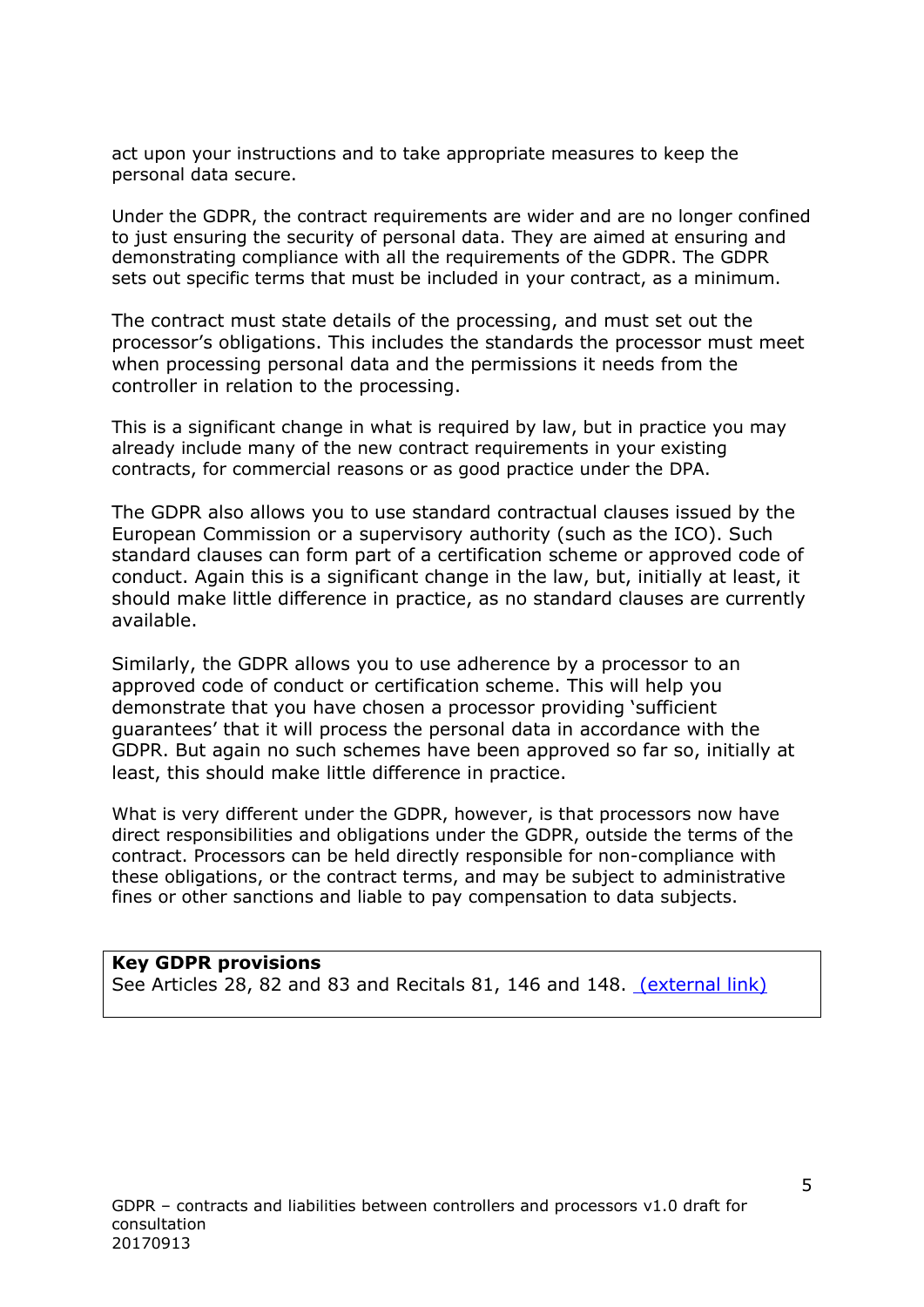### **What are the key changes to make in practice? What do we need to do?**

Any contracts in place on 25 May 2018 will need to meet the new GDPR requirements.

You should therefore check your existing contracts to make sure they contain all the required elements. If they don't, you should get new contracts drafted and signed. You should review all template contracts you use.

It would also be prudent to make sure that your processor understands the reasons for the changes and the new obligations that the GDPR puts on it. Your processor should understand that it may be subject to an administrative fine or other sanction if it does not comply with its obligations.

**Key GDPR provisions** See Articles 28 and 29 [and Recital 81. \(external link\)](http://eur-lex.europa.eu/legal-content/EN/TXT/PDF/?uri=CELEX:32016R0679&from=EN)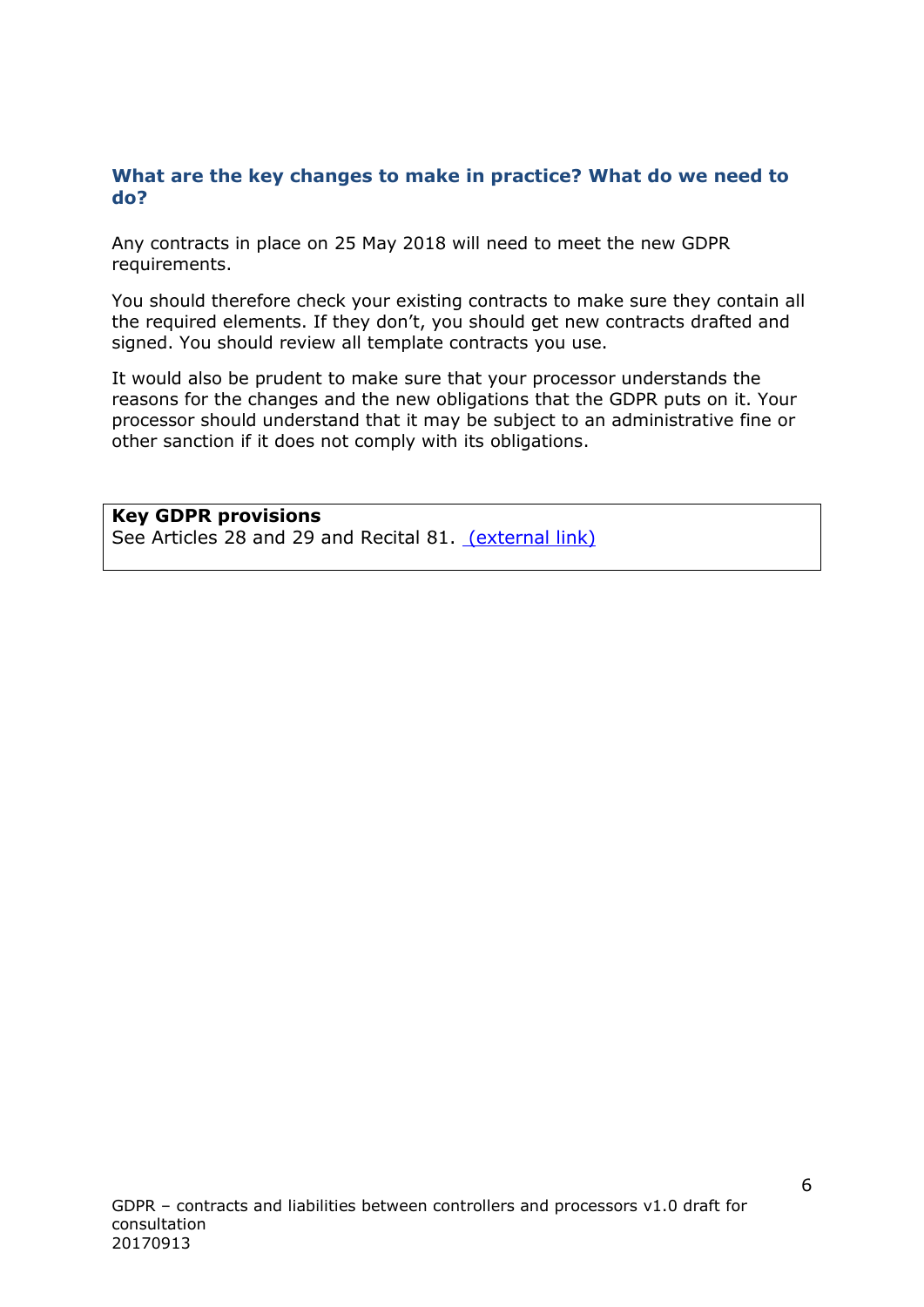### When is a contract needed?

### **In brief…**

- Whenever a controller uses a processor (a third party who processes personal data on behalf of the controller) it needs to have a written contract in place.
- Similarly, if a processor employs another processor it needs to have a written contract in place.

### **What does the GDPR say about when a contract is needed?**

The GDPR states at Article 28.3 that

Processing by a processor shall be governed by a contract or other legal act under Union or Member State law, that is binding on the processor with regard to the controller ……

This means that you need a written contract every time you employ a processor to process personal data. This includes both:

- when you directly employ a processor; and
- when a processor, with your written authority, employs another processor.

Although the GDPR refers to a contract 'or other legal act', in practice, in the UK, contracts are likely to be the appropriate means of complying with Article 28.3.

#### **Key GDPR provisions** See Articles 28.3, 28.4 and 28.9 and Recital 81. [\(external link\)](http://eur-lex.europa.eu/legal-content/EN/TXT/PDF/?uri=CELEX:32016R0679&from=EN)

### **What is the difference between a controller and a processor?**

The GDPR says that: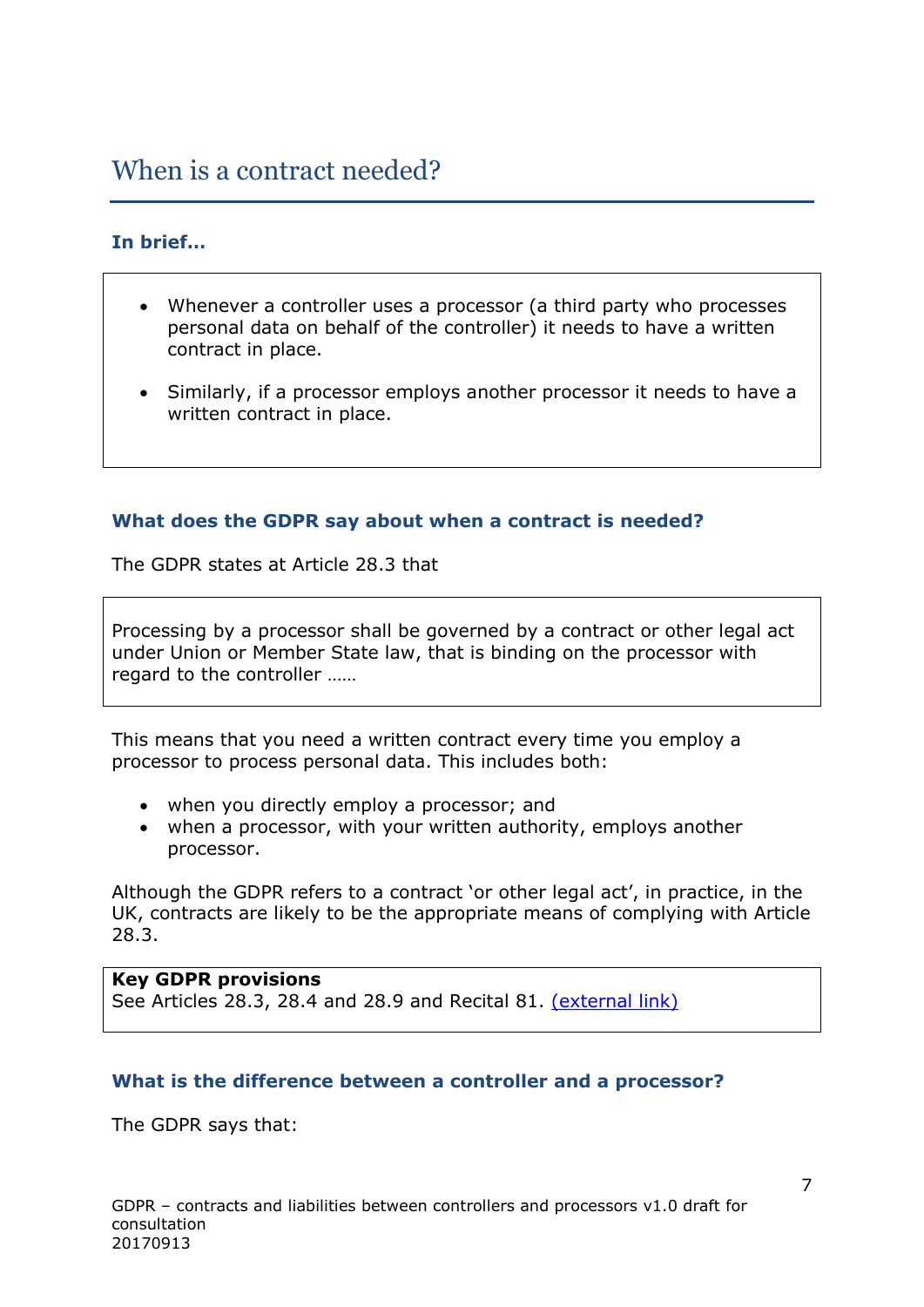- a controller is a natural or legal person or organisation which determines the purposes and means of processing personal data; and
- a processor is a natural or legal person or organisation which processes personal data on behalf of a controller.

If you are not sure whether you are a controller or a processor, please refer to our guidance **Data controllers and data processors.** Although it is based on the Data Protection Act 1998 (DPA), the parts of the guidance setting out how to determine who is the controller and who is the processor are still relevant under the GDPR.

### **Key provisions in the GDPR**

Articles  $4(2)$ ,  $4(7)$  and  $4(8)$  [\(external link\).](http://eur-lex.europa.eu/legal-content/EN/TXT/PDF/?uri=CELEX:32016R0679&from=EN)

### **Further reading**

[Data controllers and data processors](https://ico.org.uk/media/for-organisations/documents/1546/data-controllers-and-data-processors-dp-guidance.pdf) (DPA guidance)

#### **When are processors used?**

In both the private and public sectors, it is common practice for a controller to engage a processor to process personal data on its behalf.

### **Examples**

- A specialist private company provides software and data analysis to process the daily pupil attendance records of a state maintained school for an annual fee.
- A public body uses a private company to administer and carry out assessments of individuals in relation to certain state benefits.
- The readers of a monthly science magazine receive a hard copy delivered to their home. Their subscriptions and the mailings are handled by a company which is separate from the magazine publisher, and it does so at the publisher's request.
- A marketing company sends promotional vouchers to a hairdresser's customers on the hairdresser's behalf.

### **What is a sub-processor and when are they used?**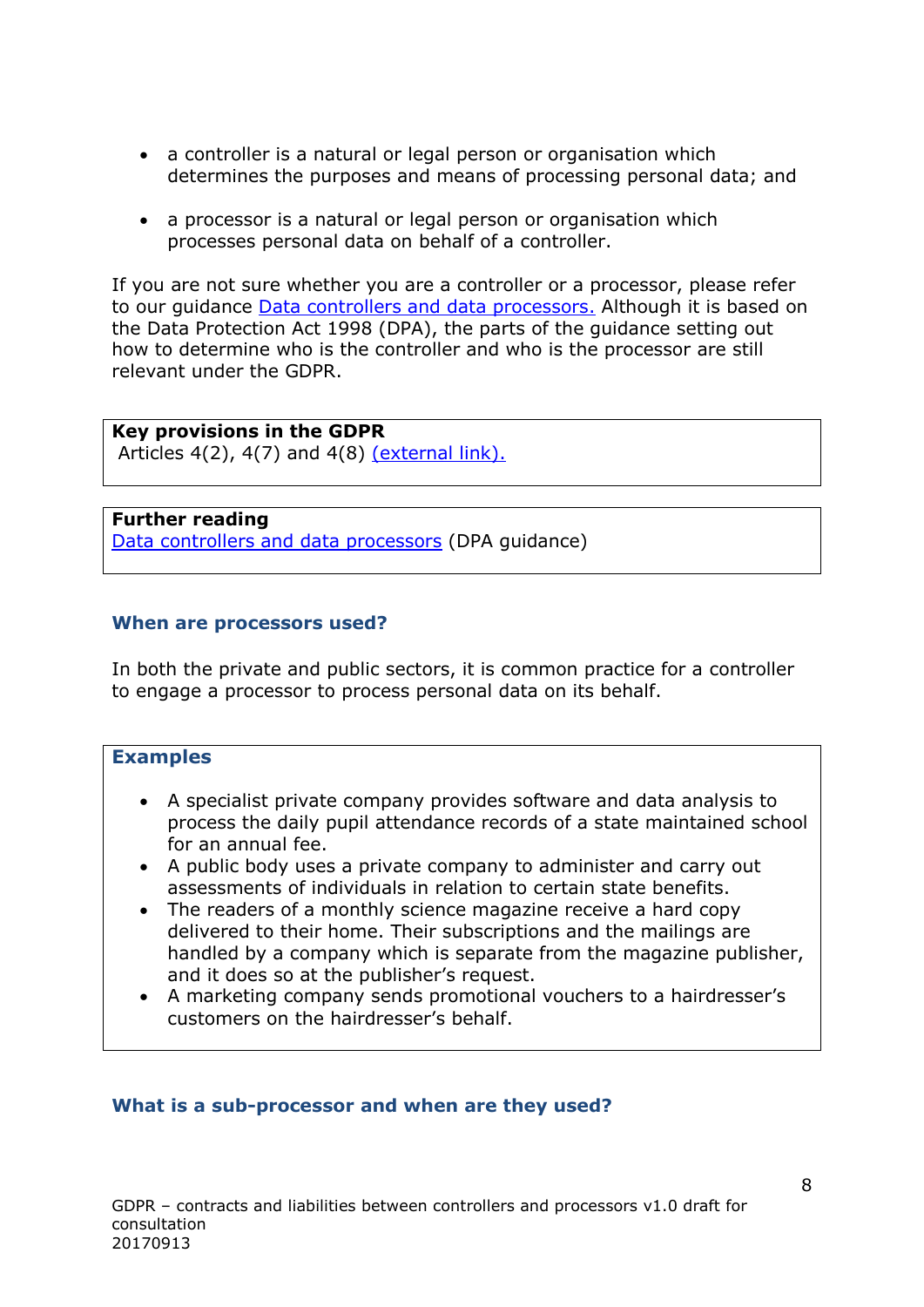A processor might decide to use another processor to process personal data on its behalf. For shorthand this is sometimes referred to as using a 'subprocessor', although this is not a term taken from the GDPR itself. Before employing a sub-processor, the original processor must inform you, as the controller, and obtain your written permission.

### **Example**

The readers of a monthly science magazine receive a hard copy delivered to their home. The subscriptions are handled by a company which is separate from the magazine publisher. Rather than arranging the mailings itself, the subscription company uses a different company as sub-processor to administer the mailing list and arrange the mailings to subscribers.

#### **Key GDPR provisions**

See Articles [28.1, 28.2, 28.3](http://eur-lex.europa.eu/legal-content/EN/TXT/PDF/?uri=CELEX:32016R0679&from=EN) and 28.4 and Recital 81. (external link)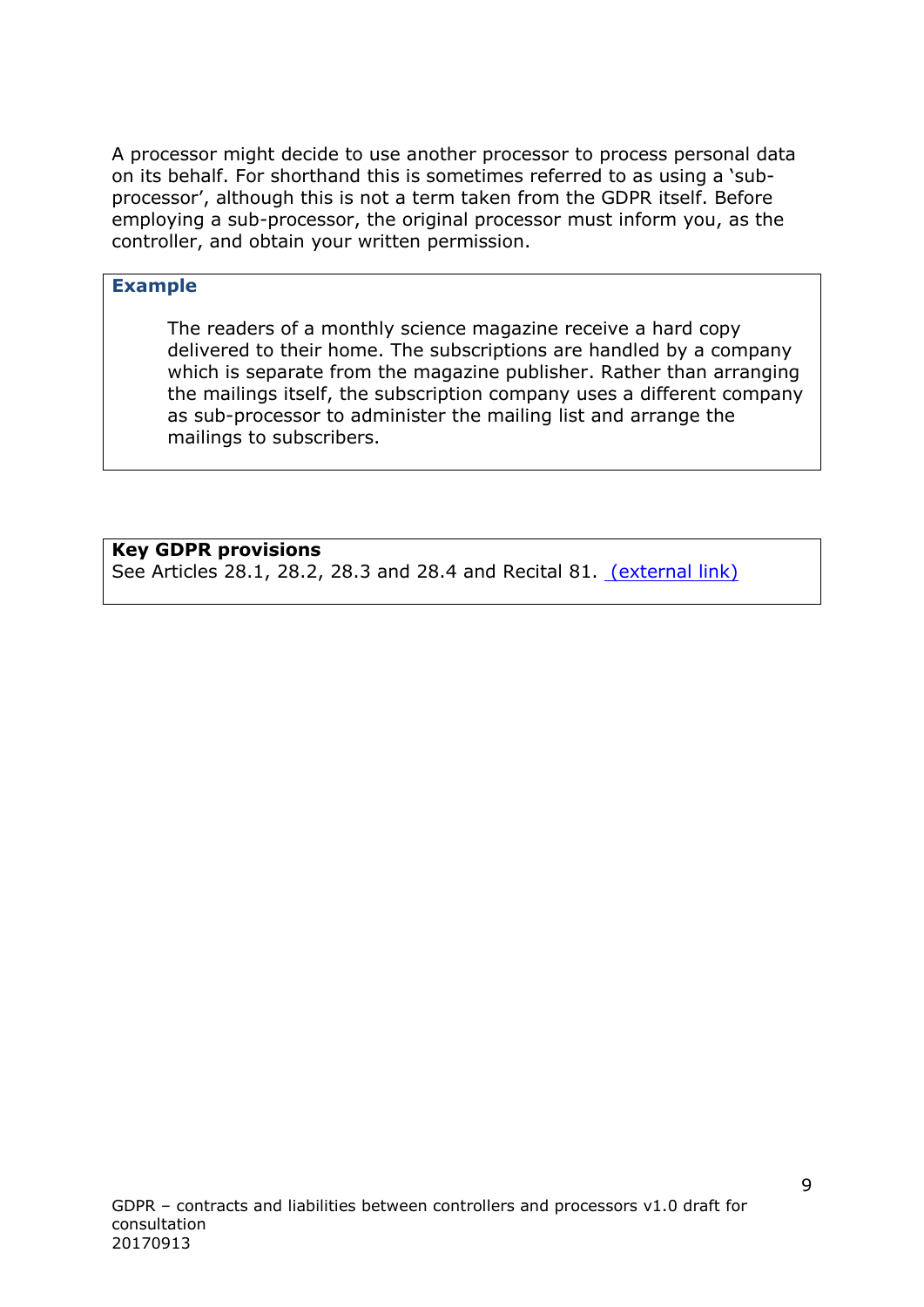## Why are contracts between controllers and processors important?

### **In brief ….**

Contracts between controllers and processors:

- ensure that they both understand their obligations, responsibilities and liabilities;
- help them to comply with the GDPR;
- help controllers to demonstrate their compliance with the GDPR; and
- may increase data subjects' confidence in the handling of their personal data.

The GDPR imposes a legal obligation on both parties to formalise their working relationship. Aside from the legal requirements, this makes practical and commercial sense.

By having a contract in place with the required terms:

- you are ensuring that you are complying with the GDPR;
- you are protecting the personal data of customers, staff and others; and
- both parties are clear about their role in respect of the personal data that is being processed and there is evidence of this.

The contract should set out what the processor is expected to do with the data.

Data subjects may be reassured by the fact a formal contract exists between those handling their personal data, setting out their obligations, responsibilities and liabilities. It also indicates to other organisations the professionalism of your business and the standard of your services.

**Key provisions in the GDPR** See Articles 28.1, 28.2, 28.3, 28.4, 28.9 and 28.10 and Recital 81. [\(external](http://eur-lex.europa.eu/legal-content/EN/TXT/PDF/?uri=CELEX:32016R0679&from=EN)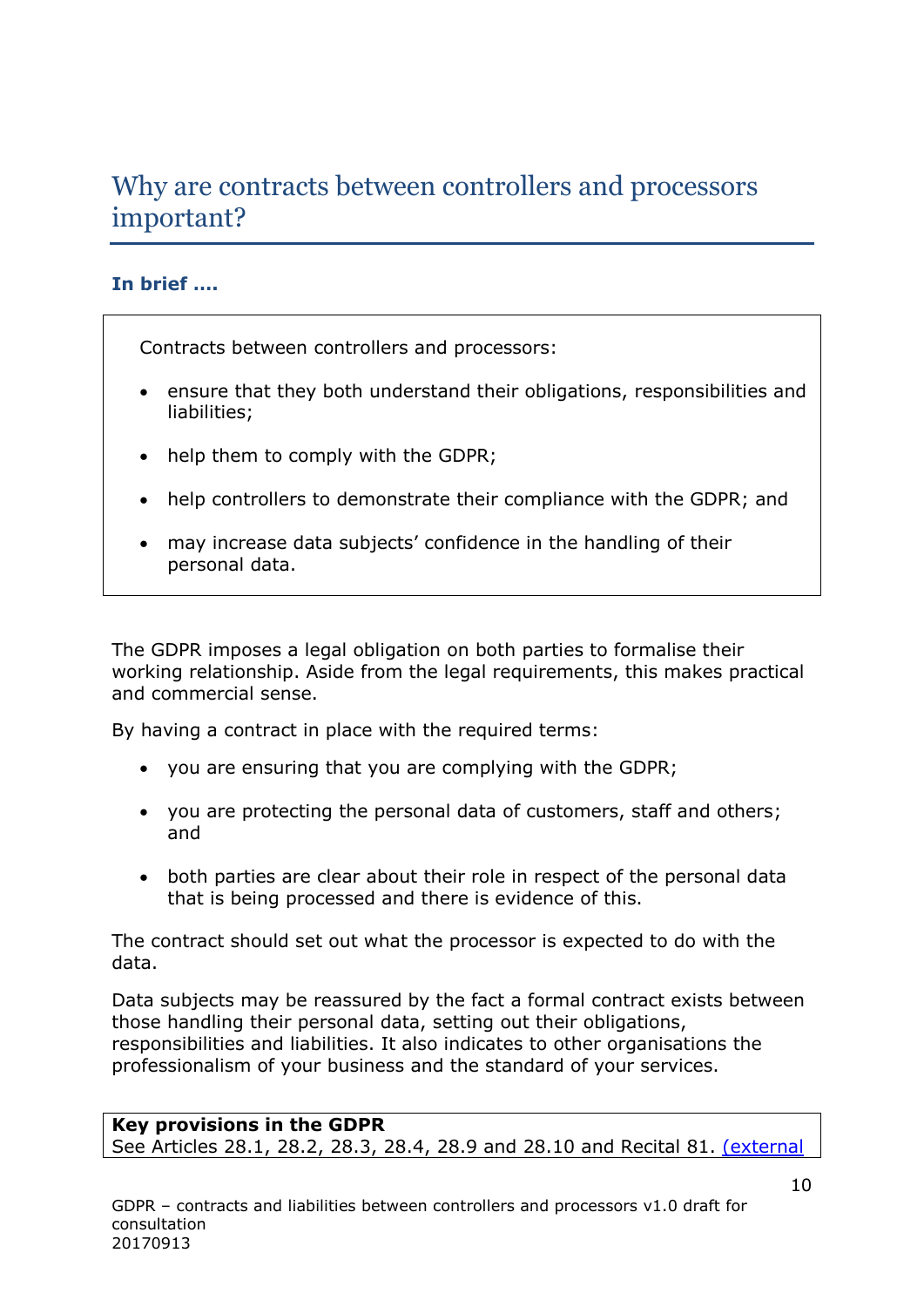### [link\)](http://eur-lex.europa.eu/legal-content/EN/TXT/PDF/?uri=CELEX:32016R0679&from=EN)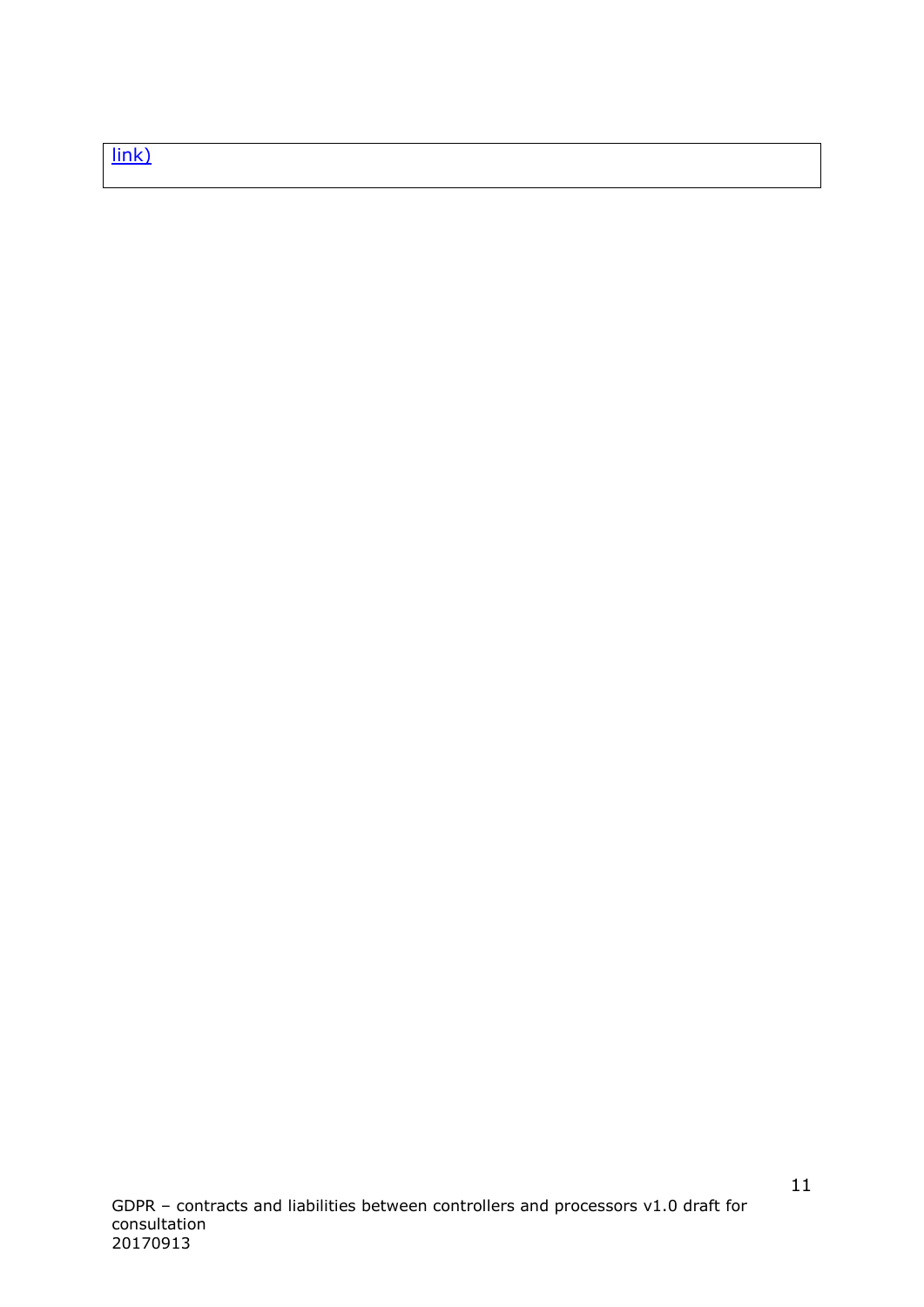# What needs to be included in the contract?

### **In brief…**

| Contracts must set out:                                                               |                                                                                                                                                                                                                                                                                                                                                                                                                                                                                                                                                                                                                                                                                                                                                                                                                                                                                                                                                                                                                                                                                      |
|---------------------------------------------------------------------------------------|--------------------------------------------------------------------------------------------------------------------------------------------------------------------------------------------------------------------------------------------------------------------------------------------------------------------------------------------------------------------------------------------------------------------------------------------------------------------------------------------------------------------------------------------------------------------------------------------------------------------------------------------------------------------------------------------------------------------------------------------------------------------------------------------------------------------------------------------------------------------------------------------------------------------------------------------------------------------------------------------------------------------------------------------------------------------------------------|
| $\circ$<br>$\Omega$<br>$\circ$<br>$\circ$                                             | the subject matter and duration of the processing;<br>the nature and purpose of the processing;<br>the type of personal data and categories of data subject; and<br>the obligations and rights of the controller.                                                                                                                                                                                                                                                                                                                                                                                                                                                                                                                                                                                                                                                                                                                                                                                                                                                                    |
|                                                                                       | Contracts must also include as a minimum the following terms,<br>requiring the processor to:                                                                                                                                                                                                                                                                                                                                                                                                                                                                                                                                                                                                                                                                                                                                                                                                                                                                                                                                                                                         |
| $\circ$<br>$\circ$<br>$\circ$<br>$\circ$<br>$\circ$<br>$\circ$<br>$\Omega$<br>$\circ$ | only act on the written instructions of the controller;<br>ensure that people processing the data are subject to a duty of<br>confidence;<br>take appropriate measures to ensure the security of processing;<br>only engage sub-processors with the prior consent of the controller<br>and under a written contract;<br>assist the controller in providing subject access and allowing data<br>subjects to exercise their rights under the GDPR;<br>assist the controller in meeting its GDPR obligations in relation to<br>the security of processing, the notification of personal data<br>breaches and data protection impact assessments;<br>delete or return all personal data to the controller as requested at<br>the end of the contract; and<br>submit to audits and inspections, provide the controller with<br>whatever information it needs to ensure that they are both meeting<br>their Article 28 obligations, and tell the controller immediately if it is<br>asked to do something infringing the GDPR or other data protection<br>law of the EU or a member state. |
|                                                                                       |                                                                                                                                                                                                                                                                                                                                                                                                                                                                                                                                                                                                                                                                                                                                                                                                                                                                                                                                                                                                                                                                                      |

### **What details about the processing must the contract include?**

Article 28.3 firstly states that the contract (or other legal act) must include the following details about the processing:

- the subject matter;
- how long it is to be carried out for;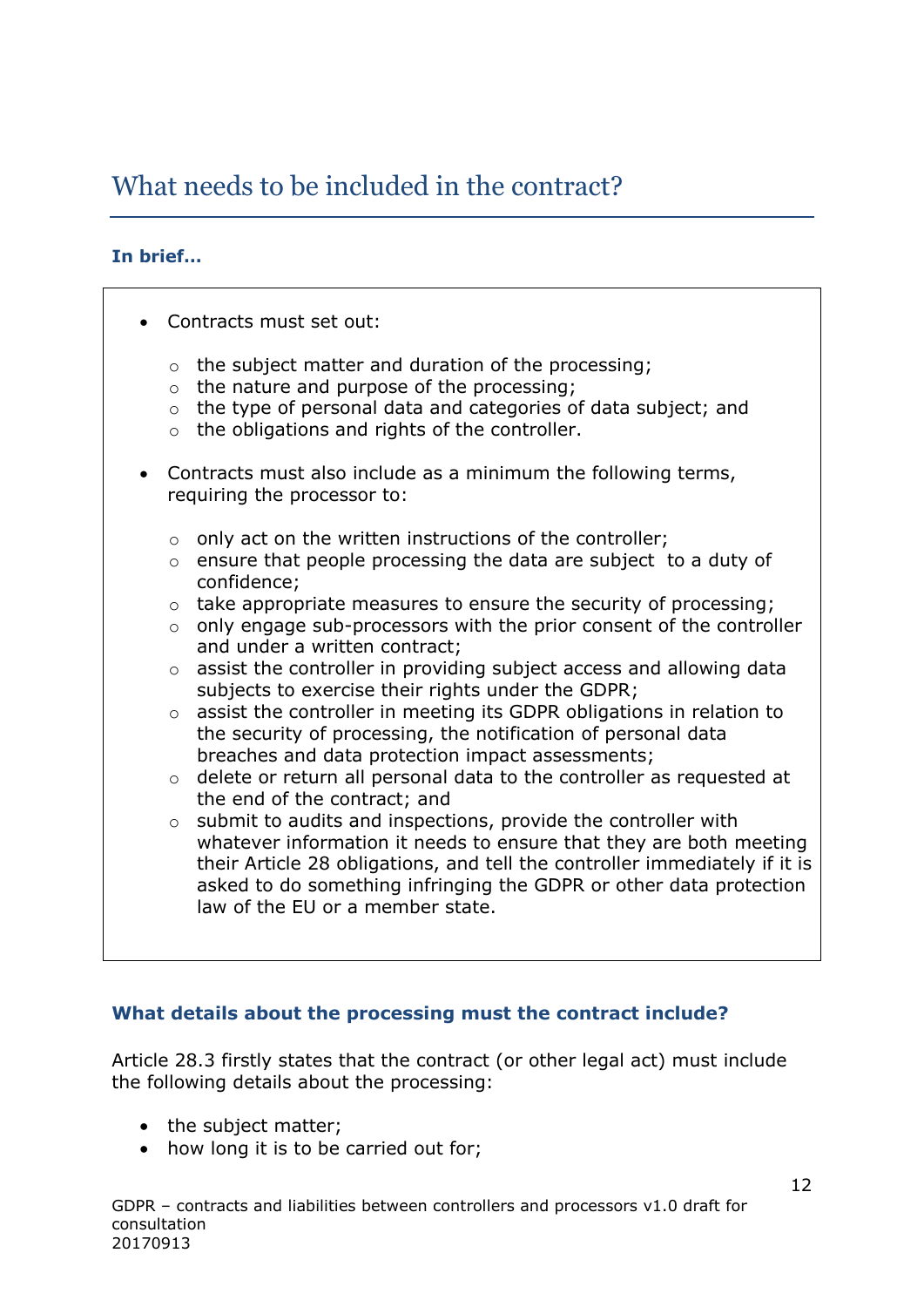- what processing is being done;
- its purpose;
- the type of personal data;
- the categories of data subjects; and
- the obligations and rights of the data controller.

You therefore need to be very clear from the outset about the extent of the processing that you are contracting out, and you can't use very general or 'catch all' contract terms.

This clarity should also help to protect against the possibility of changes being made to the scope of the processing over time without taking into account any additional risks this poses to the data subjects.

Recital 81 is clear that, in agreeing the contract or other legal act, the specific tasks and responsibilities of the processor and the risk to the rights and freedoms of the data subjects must be taken into account.

### **Minimum required terms**

Article 28.3 then sets out some specific terms or clauses that you must include in your contract. These are the minimum required, but you and your processor may agree to supplement them with your own terms.

• Process only on the written instructions of the controller

Under Article 28.3(a) your contract must provide that:

 $\circ$  the processor may only process personal data in accordance with your written instructions (including when making an international transfer of personal data) unless required to do so by law.

In this situation the processor needs to tell you what they are required to do by law, before they do it (unless the law also prevents you from being told for reasons of important public interest).

This contract term should make it clear that it is you, rather than the processor, who controls what happens to the personal data. The exception however means the contract doesn't prevent processors from complying with any other laws that they may be subject to.

• Duty of confidence

Under Article 28.3(b) your contract must provide that: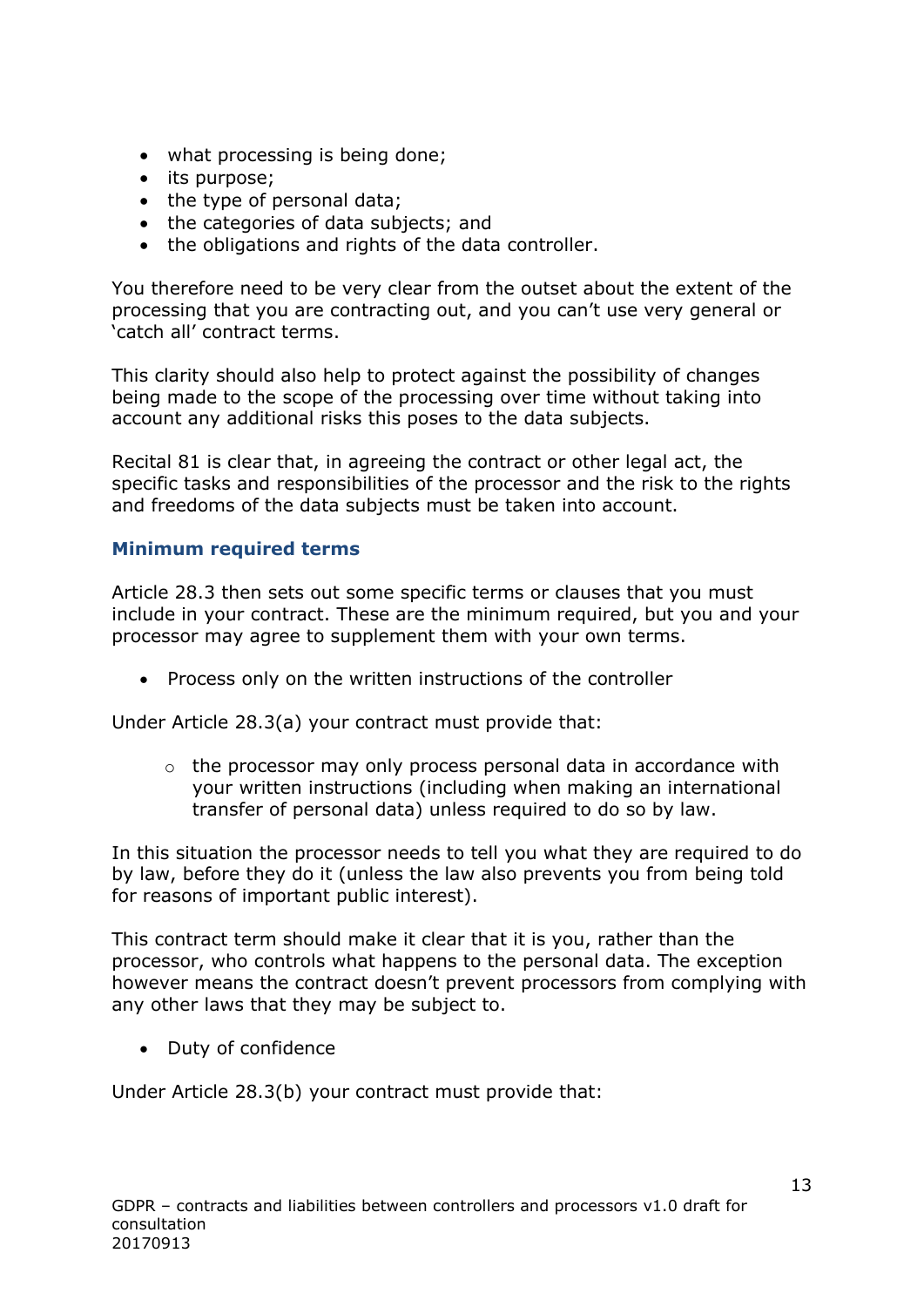o your processor must obtain a commitment of confidentiality from anyone it allows to process the personal data, unless they are already under such a duty by law.

This covers the processor's employees as well as any temporary workers and agency workers.

This contract term should give data subjects important protection against non-compliant disclosures.

• Appropriate security measures

Under Article 28.3(c) your contract must provide that:

 $\circ$  the processor is subject to the same Article 32 requirements as you are to keep the personal data it is processing secure.

Under the GDPR you must obviously take measures to ensure the security of any personal data being processed; however the contract must also require your processor to do this. Article 32 of the GDPR lists the "appropriate technical and organisational measures" that you both must take to ensure the security of personal data processing, having taken account of the risks.

These include adopting security measures including encryption, pseudonymisation, resilience of processing systems and backing up personal data in order to be able to reinstate the system.

We will issue separate guidance on security matters under the GDPR in due course, but in the meantime our existing guidance under the DPA should still be relevant.

Using sub-processors

Under Article 28.3(d) your contract must provide that:

- o your processor should not employ another processor without your prior specific or general written authorisation;
- $\circ$  if another processor is employed under your prior general written authorisation, your processor should let you know of any changes it has made and give you a chance to object to them;
- $\circ$  if your processor employs another processor, then it must impose the contract terms that are required by Article 28.3 of the GDPR on the sub-processor; and
- o if your processor employs another processor, then the original processor will still be liable to you for the compliance of the subprocessor.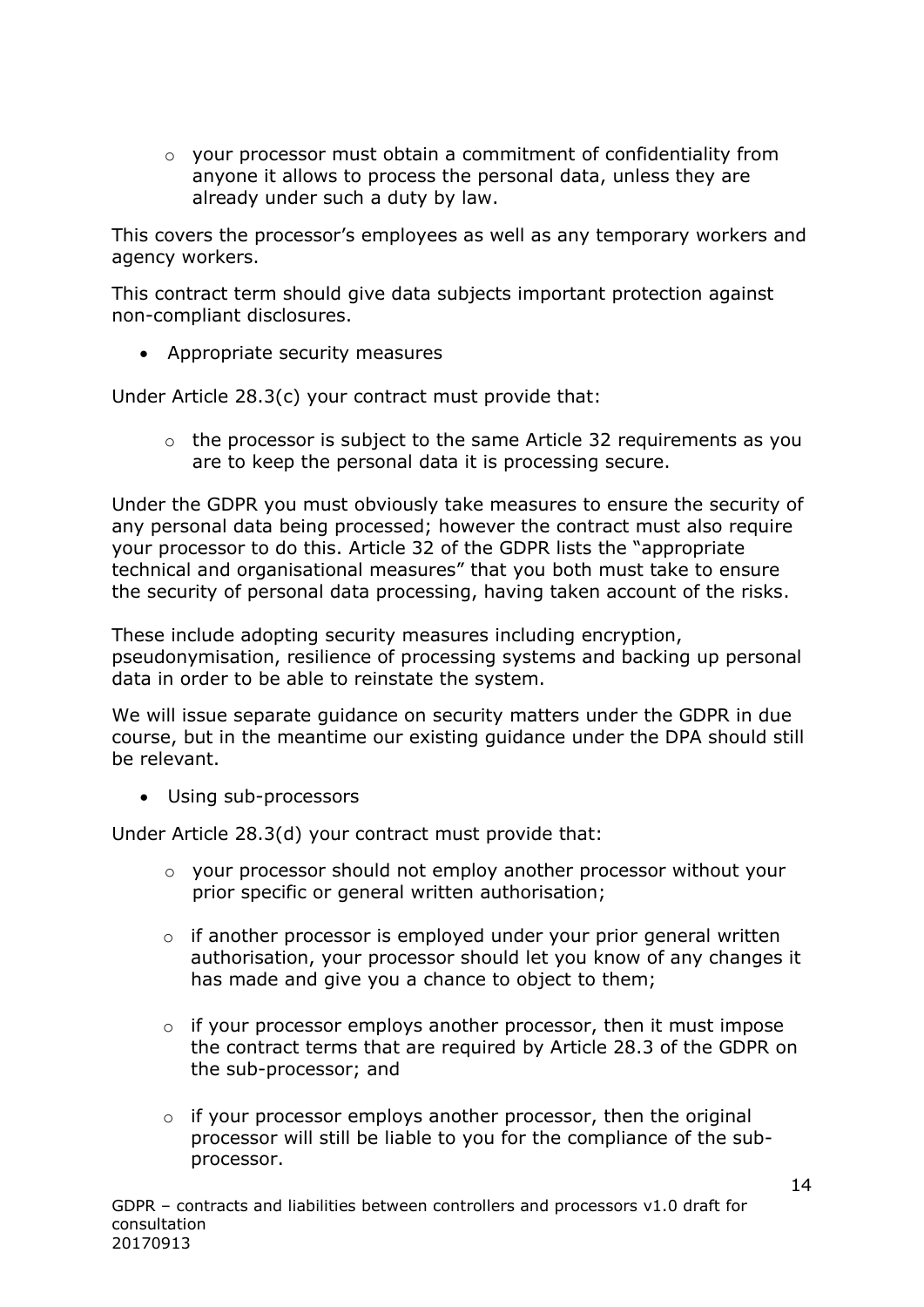This should mean that you remain in control of what happens to the personal data even if your original processor wishes to sub-contract out some or all of the processing. It also means that the original processor cannot absolve itself of responsibility by using a sub-processor.

• Data subjects' rights

Under Article 28.3(e) your contract must provide that:

 $\circ$  your processor must assist you in meeting your obligations to data subjects under chapter III of the GDPR, by having appropriate technical and organisational measures.

This provision stems from Chapter III of the GDPR, which describes how the controller must enable data subjects to exercise their rights, such as subject access requests and requests for the rectification or erasure of personal data, and making objections to processing. We will issue guidance on this in due course.

There is a practical basis to including this in your contract: your processor will handle the personal data on a day to day basis, and their co-operation in helping data subjects to exercise their rights will therefore be essential.

• Assisting the controller

Under Article 28.3(f) your contract must provide that, taking into account the nature of the processing and the information available to the processor:

- o your processor must assist you in meeting your Article 32 obligation to keep personal data secure;
- o your processor must assist you in meeting your Article 33 obligation to notify personal data breaches to your supervisory authority;
- $\circ$  vour processor must assist you in meeting your Article 34 obligation to advise data subjects when there has been a personal data breach;
- o your processor must assist you in meeting your Article 35 obligation to carry out data protection impact assessments (DPIAs); and
- o your processor must assist you in meeting your Article 36 obligation to consult with your supervisory authority where your DPIA indicates there is an unmitigated high risk to the processing.

Again this requirement has a practical basis; your processor is handling daily the personal data that you will need to refer to in order to comply with your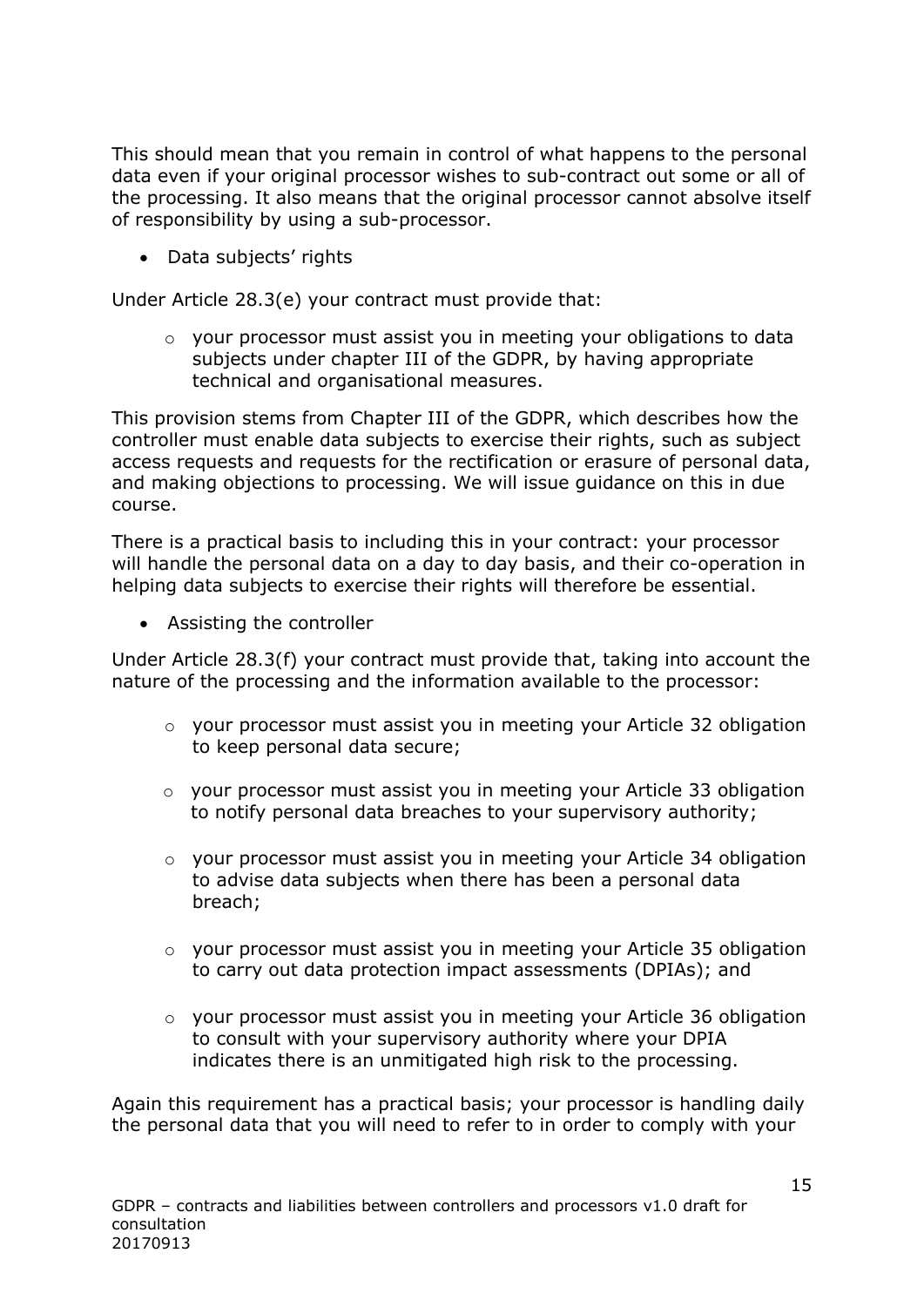duties on security, breaches, DPIAs and high risk processing under Articles 32-36 of the GDPR.

We will issue guidance on the specific requirements of each of these articles in due course.

However your processor's duty to assist you to comply is not infinite; it is limited by "taking into account the nature of processing and the information available to the processor".

• End of contract provisions

Under Article 28.3(g) your contract must provide that:

- $\circ$  at the end of the contract your processor must, at your choice, either delete or return to you all the personal data it has been processing for you; and
- o an exception to this general rule applies if the processor is required to retain the personal data by law.

The contract must include this term in order to ensure the continuing protection of the personal data after the end of the contract. It reflects the fact that it is ultimately for you to decide what should happen to the personal data being processed, once processing is complete.

Audits and inspections

Under Article 28.3(h) your contract must provide that:

- o your processor must provide you with all the information that is needed to show that that both of you have met the obligations of Article 28;
- o your processor must submit and contribute to audits and inspections that you carry out, or another auditor appointed by you carries out; and
- o your processor must tell you immediately if it thinks it has been given an instruction which doesn't comply with the GDPR, or related data protection law<sup>1</sup>.

This is another practical provision, obliging both you and your processor to demonstrate compliance with the whole of Article 28. For instance, the processor could do this by providing you with the necessary information or

<sup>-</sup><sup>1</sup> We assume that there is a typographical error at paragraph (h) and that it should state "With regard to point (h) of the **third** subparagraph" – ie Article 28.3(h).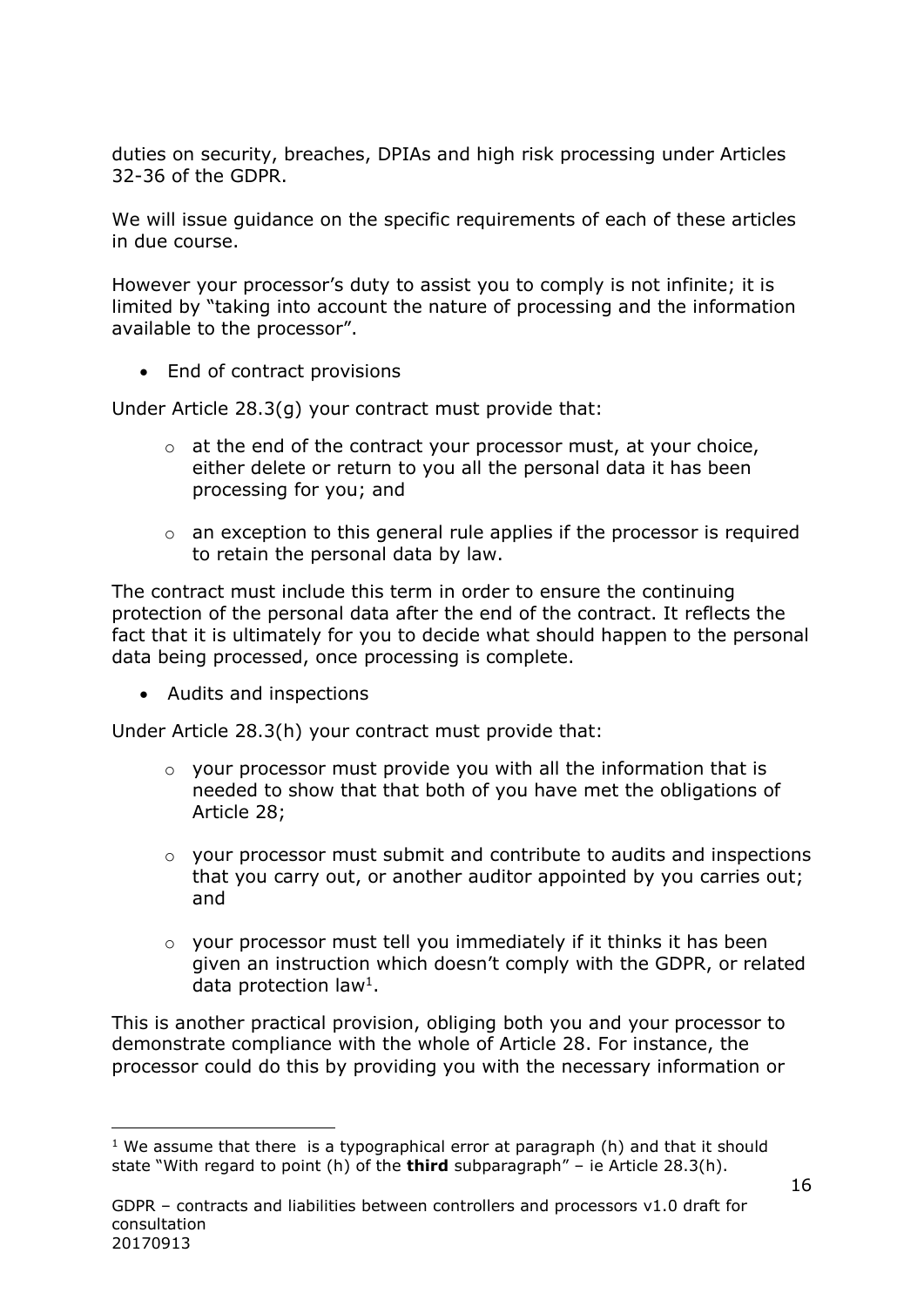by submitting to an audit or inspection. In practice this means that your processor will need to keep records of the processing it carries out.

### **Key GDPR provisions**

See Articles 28.3, 28.4, 28.5, 28.6, 28.7, 28.8, 28.9, 28.10, 29, 30, 32, 33, 34, 35 and 36 and Recitals 81 and 82-96. [\(external link\)](http://eur-lex.europa.eu/legal-content/EN/TXT/PDF/?uri=CELEX:32016R0679&from=EN)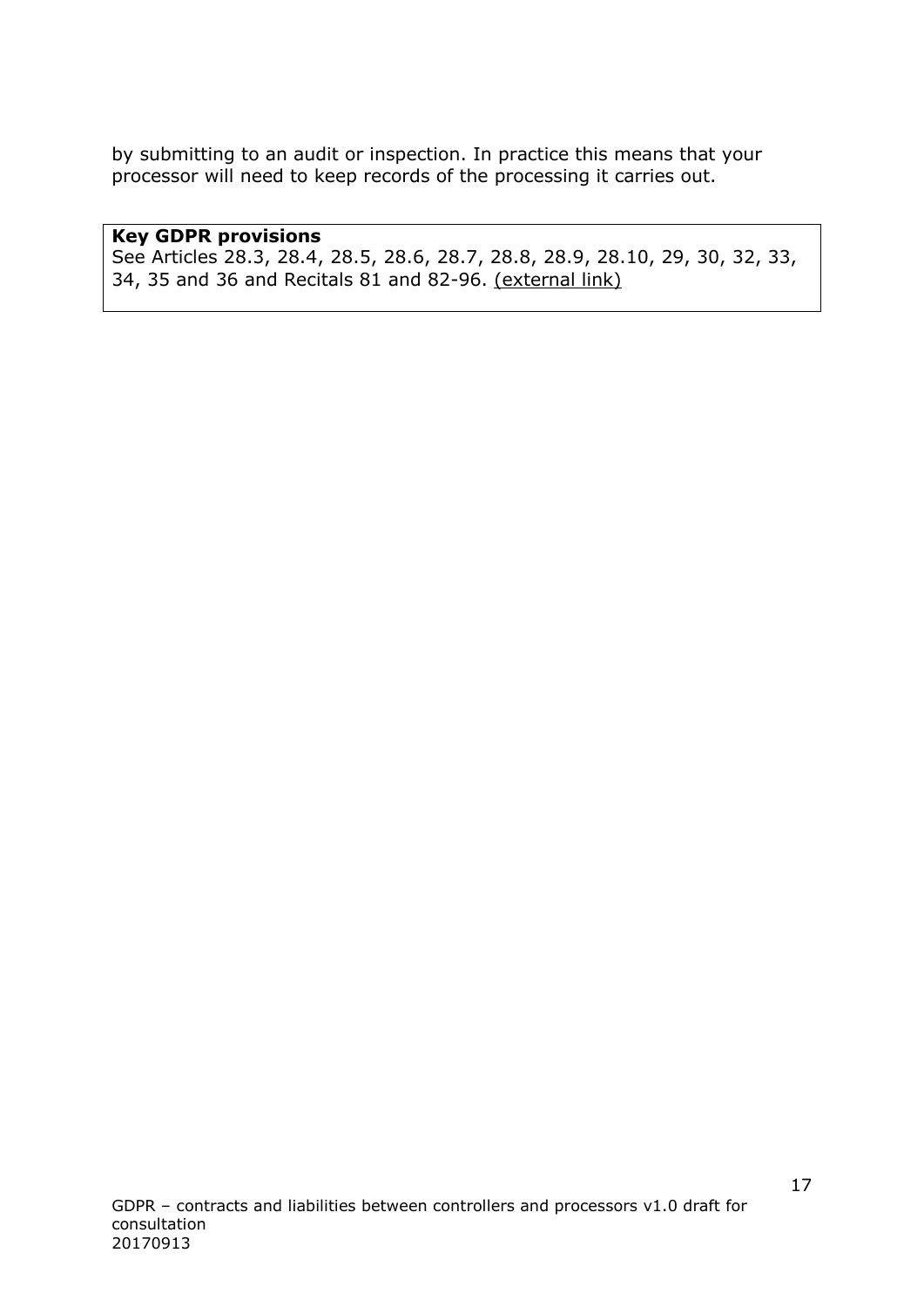### Can standard contracts clauses be used?

### **In brief…**

- The GDPR allows standard contractual clauses from the EU Commission or a Supervisory Authority (such as the ICO) to be used in contracts between controllers and processors. However, no standard clauses are currently available.
- The GDPR also allows these standard contractual clauses to form part of a code of conduct or certification mechanism to demonstrate compliant processing. However, no schemes are currently available.

The GDPR allows the EU Commission and supervisory authorities (such as the ICO) to issue standard clauses to include in contracts between controllers and processors. These clauses are not yet available, but in the future may provide a simple way for you to ensure that your contracts comply with the GDPR.

These clauses may also form part of a code of conduct, or certification scheme, although currently no schemes have been approved. Further guidance on these schemes will be provided in due course.

#### **Key GDPR provisions**

See Articles 28.5, 28.6, 28.7, 28.8, 40 and 42 [and Recitals 77,](http://eur-lex.europa.eu/legal-content/EN/TXT/PDF/?uri=CELEX:32016R0679&from=EN) 81, 98 and [100. \(external link\)](http://eur-lex.europa.eu/legal-content/EN/TXT/PDF/?uri=CELEX:32016R0679&from=EN)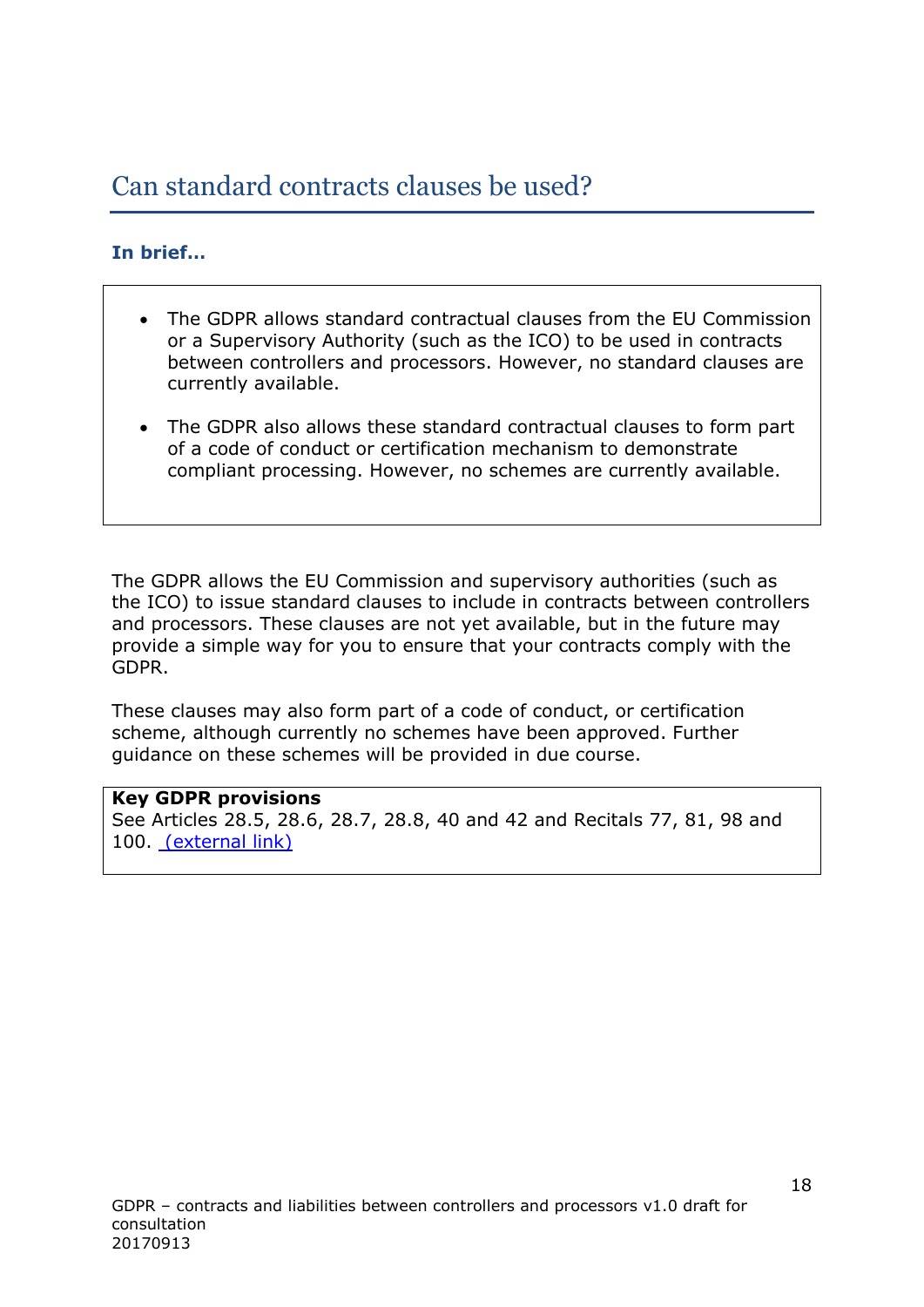# What responsibilities and liabilities do controllers have when using a processor?

### **In brief…**

- Controllers must only use processors which are able to guarantee that they will meet the requirements of the GDPR and protect the rights of data subjects.
- Controllers must ensure that they put a contract in place which meets the requirements set out in this guidance.
- They must provide documented instructions for the processor to follow.
- Controllers remain directly liable for compliance with all aspects of the GDPR, and for demonstrating that compliance. If this isn't achieved then they may be liable to pay damages in legal proceedings or be subject to fines or other penalties or corrective measures.

### **What responsibilities does a controller have when choosing a processor?**

You have a responsibility to check that your processor is competent to process the personal data in accordance with all the requirements of the GDPR. Your assessment should take into account the nature of the processing and the risks to the data subjects. This is because Article 28.1 says that you must only use a processor that can provide "sufficient guarantees" in terms of its resources and expertise, to implement technical and organisational measures to comply with the GDPR and protect the rights of data subjects.

If you choose a processor which adheres to a code of conduct or a certification scheme that has been approved under Article 40 or 42 of the GDPR (as and when these become available), then this may help to demonstrate your compliance with Article 28.1. Ultimately, however, it is for you to satisfy yourself that the processor provides sufficient guarantees in the context of the processing.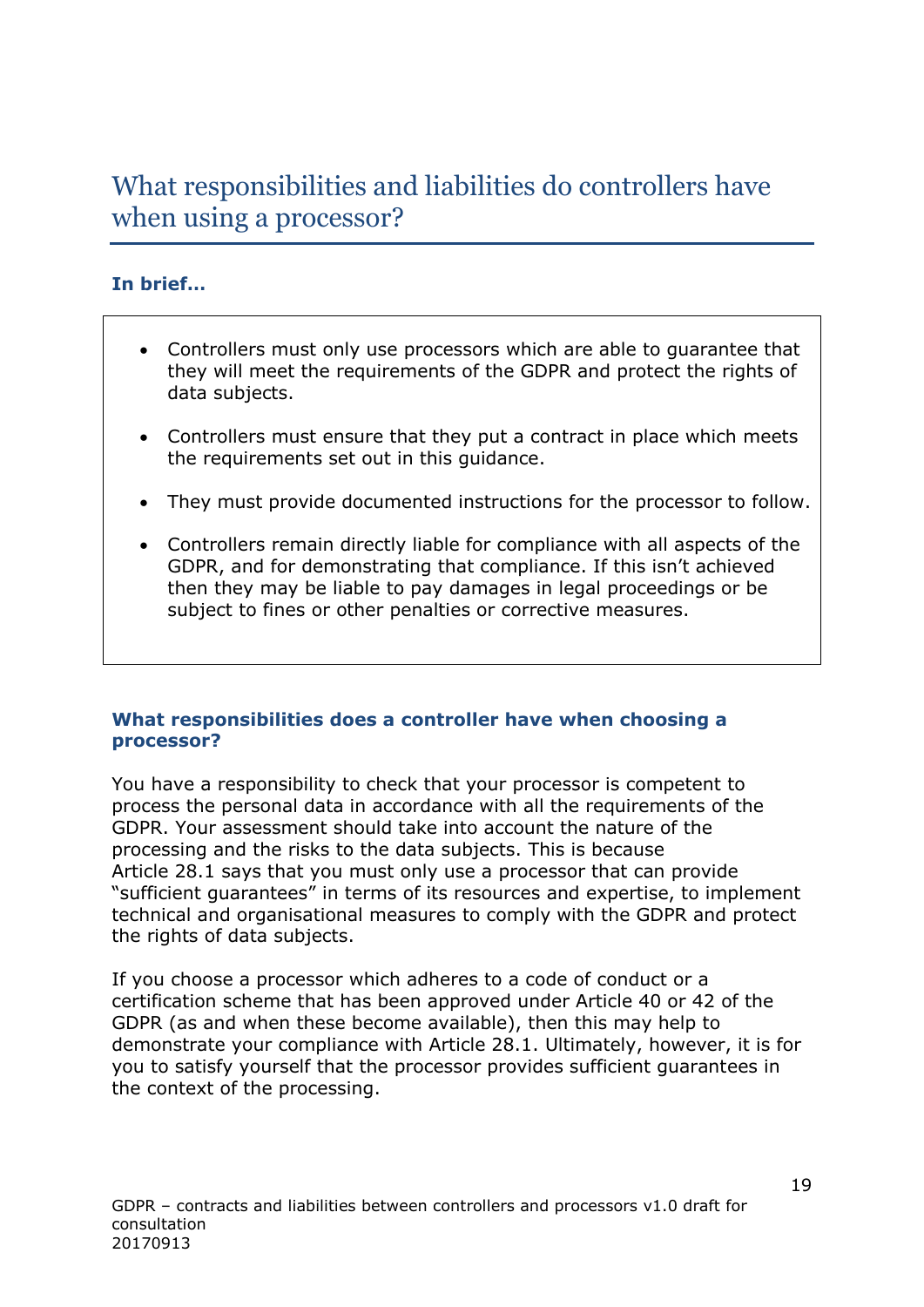Once you have chosen a suitable processor you must put in place a contract which meets all the requirements of Article 28.3, and you must provide it with documented instructions to follow.

### **What is the controller's liability when it uses a processor?**

As a data controller you are ultimately responsible for ensuring that personal data is processed in accordance with the GDPR. This means that, regardless or your use of a processor, you may be subject to any of the corrective measures and sanctions set out in GDPR. These include orders to bring processing into compliance, claims for compensation from a data subject and administrative fines. Further guidance on sanctions and corrective measures under the GDPR will be issued in due course.

Unless you can prove that you were "not in any way responsible for the event giving rise to the damage", you will be fully liable for any damage caused by non-compliant processing, regardless of your use of a processor. This ensures that the data subject is properly compensated. You may however be able to claim back all or part of the amount of compensation from your processor, to the extent that it is liable.

#### **Key GDPR provisions**

See Articles 28, 29, 58, 82, 83 and 84 and Recitals 39, 81, 146, 148, 149, 150 and 152. [\(external link\)](http://eur-lex.europa.eu/legal-content/EN/TXT/PDF/?uri=CELEX:32016R0679&from=EN)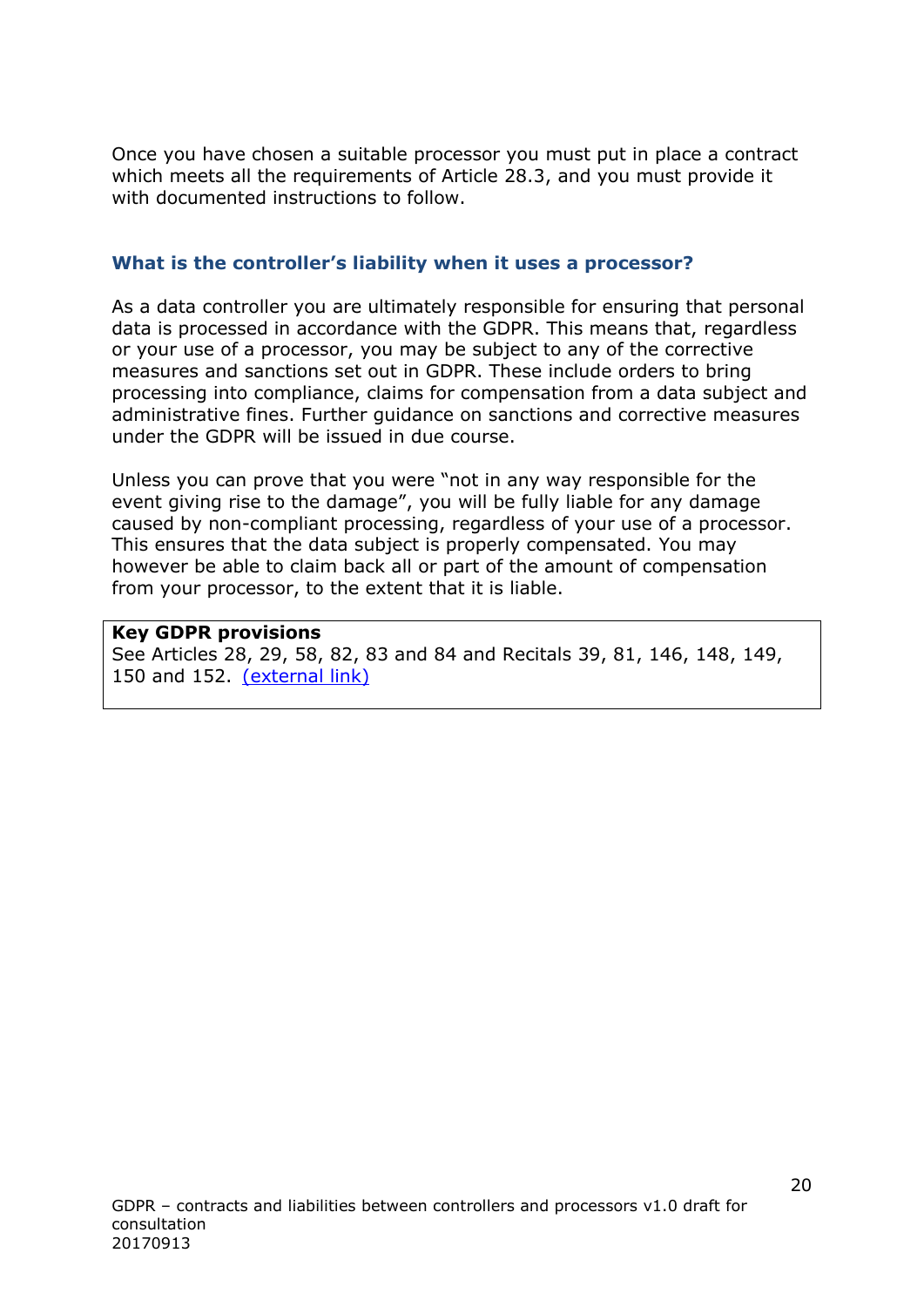## What responsibilities and liabilities do processors have in their own right?

### **In brief…**

- A processor must only act on the documented instructions of a controller.
- If a processor determines the purpose and means of processing (rather than acting only on the instructions of the controller) then it will be considered to be a controller and will have the same liability as a controller.
- In addition to its contractual obligations to the controller, under the GDPR a processor also has the following direct responsibilities:
	- $\circ$  not to use a sub-processor without the prior written authorisation of the data controller;
	- $\circ$  to co-operate with supervisory authorities (such as the ICO);
	- o to ensure the security of its processing;
	- o to keep records of processing activities;
	- o to notify any personal data breaches to the data controller;
	- $\circ$  to employ a data protection officer; and
	- $\circ$  to appoint (in writing) a representative within the European Union if needed.
- If a processor fails to meet any of these obligations, or acts outside or against the instructions of the controller, then it may be liable to pay damages in legal proceedings, or be subject to fines or other penalties or corrective measures.
- If a processor uses a sub-processor then it will, as the original processor, remain directly liable to the controller for the performance of the sub-processor's obligations.

### **How much autonomy does a processor have?**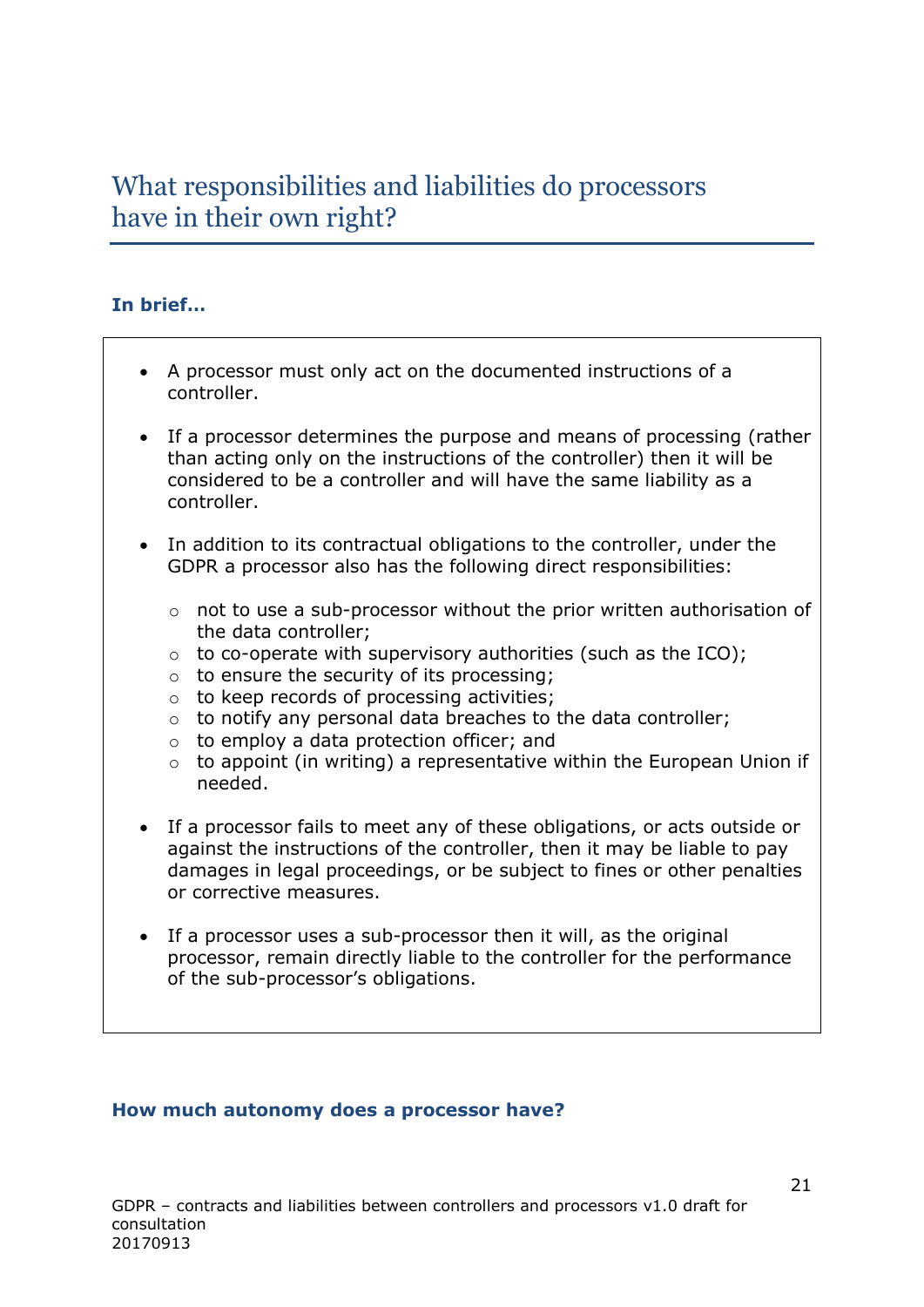Although a processor may make its own day to day operational decisions, Article 29 provides that it should only process personal data in accordance with your instructions, unless it is required to do so by law. This is also a required contract term under Article 28.3(a).

If a processor acts without your instructions in such a way that it determines the purpose and means of processing then it will be considered to be a controller and will have the same liability as a controller.

### **What other responsibilities does a processor have in its own right?**

Your processor also has some direct responsibilities and liabilities under the GDPR. When drawing up and negotiating a contract for data processing, it is good practice to make sure that your processor understands this.

You may also wish to explicitly cover this in your contract, although the GDPR doesn't require you to do so. For example you may want to include a clause to specify that nothing within the contract relieves your processor of its own direct responsibilities and liabilities under the GDPR – and to say what these are. Additionally the contract could specify the extent of any indemnity you have negotiated. In any case we would recommend that you and your processor obtain your own professional advice on this point.

Each of the processor's direct responsibilities under the GDPR is now considered in more detail below. Some, though not all, of these are also required contract terms.

Using sub-processors

Article 28.2 provides that a processor should not engage another processor without your prior written authorisation. Your authorisation may be either specific or general. If your authorisation is general, the processor must tell you in advance of any changes it intends to make regarding the addition or replacement of other processors, so you have the opportunity to object. This is also a required contract term under Article 28.3(d).

Co-operation with supervisory authorities

Article 31 provides that processors as well as controllers must, on request, co-operate with supervisory authorities, including the ICO in the UK.

• Security of processing

Article 32 provides that processors as well as controllers must implement technical and organisational measures to ensure the security of any personal data being processed. We will issue further guidance on the security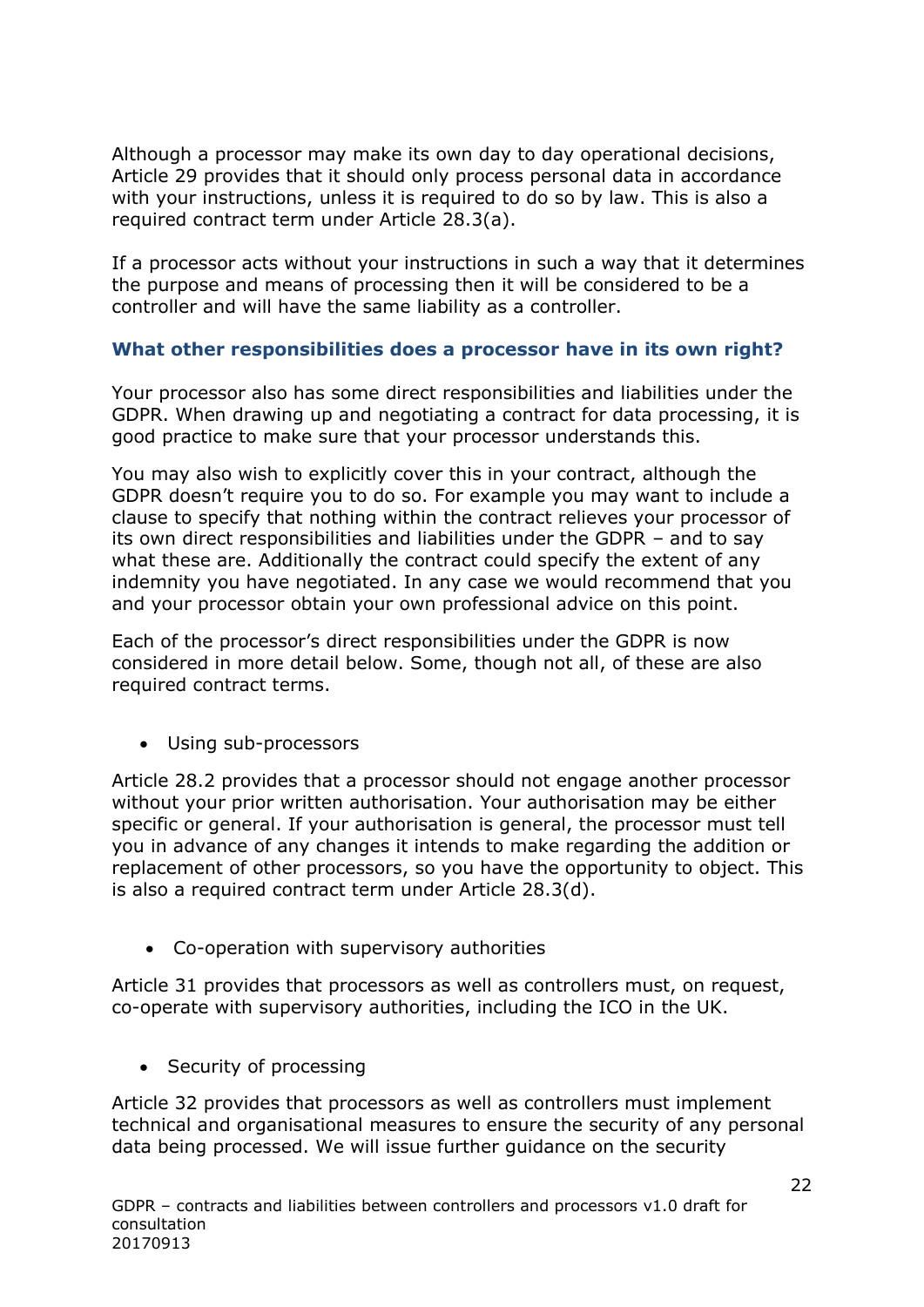provisions of the GDPR in due course, but in the meantime our existing guidance under the DPA should still be relevant. This is also a required contract term under Article 28.3(c).

• Records of processing activities

Article 30(2) provides that processors must keep records of the processing activities they carry out on your behalf.

We will issue further guidance on the record-keeping provisions of the GDPR in due course.

Notifying personal data breaches to the controller

Article 33 provides that processors must inform controllers of a personal data breach "without undue delay" after becoming aware of it.

We will issue further guidance on the personal data breach notification requirements of the GDPR in due course.

• Data protection officer

Article 37 provides that processors as well as controllers need to designate a data protection officer in certain circumstances, and to provide necessary resources to them and ensure their independence.

We will provide further guidance on the data protection officer provisions of the GDPR in due course.

Appointing a representative within the European Union

Article 27 provides that processors as well as controllers must appoint a representative within the EU, in writing, in certain circumstances.

We will issue further guidance on the requirement to appoint a representative in due course.

### **Can a processor be held liable for non-compliance?**

Under contract law a processor may be directly liable to you for any failure to meet the terms of your agreed contract. This will of course depend upon the exact terms of your contract.

It will be subject to the relevant investigative and corrective powers of a supervisory authority (such as the ICO) under Article 58 of the GDPR and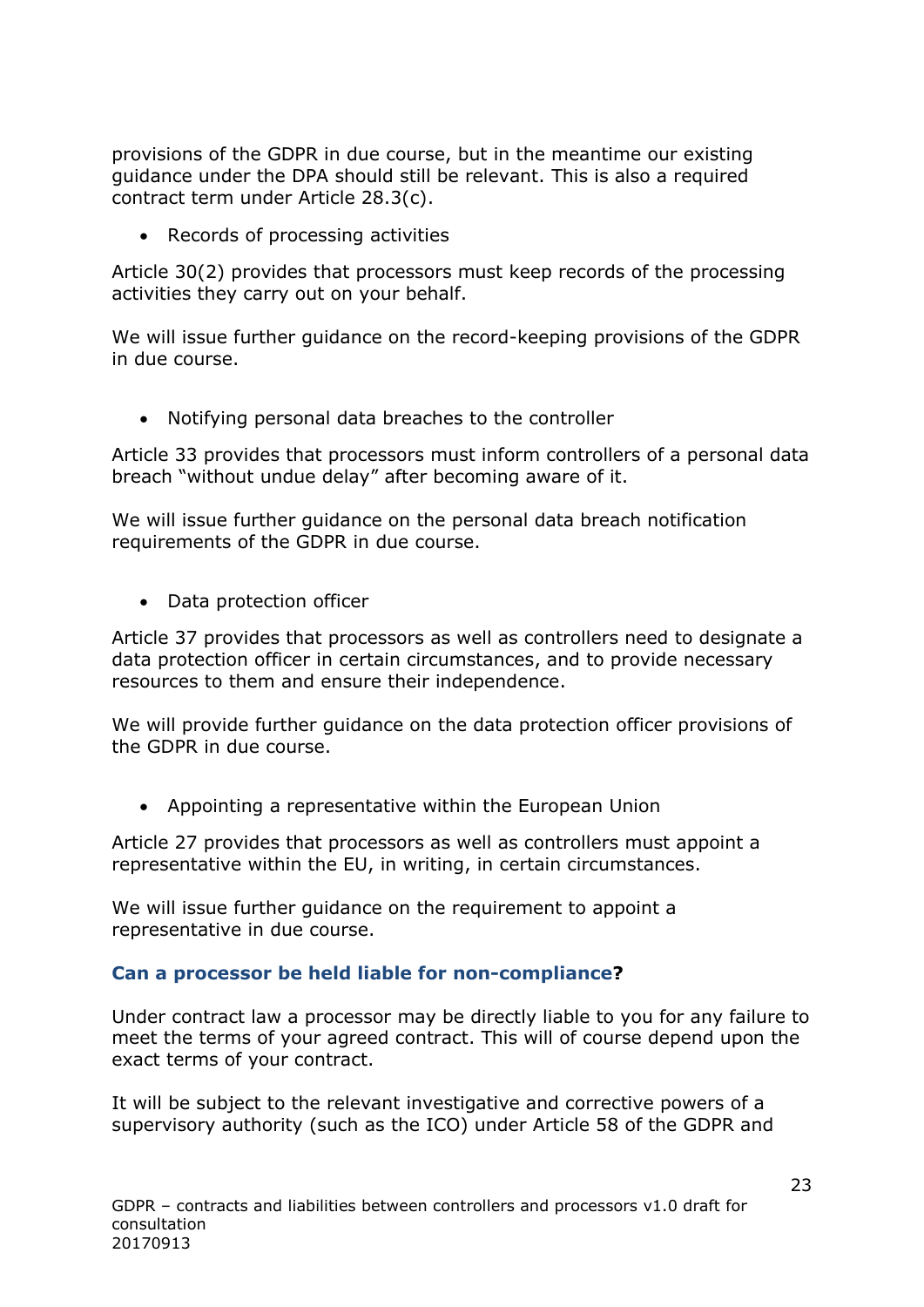may also be subject to administrative fines or other penalties under Articles 83 and 84.

A processor can also be held liable under Article 82 to pay compensation for the damage caused by processing where:

- it has failed to comply with GDPR provisions specifically relating to processors, or
- where it has acted without the lawful instructions of the controller, or against those instructions.

It will not be liable if it can prove it is not "in any way responsible for the event giving rise to the damage". Under Article 82.5 it may be able to claim back from you part of the compensation it paid, for your share of liability.

We will provide more guidance on investigative and corrective powers, penalties and damages in due course.

All this provides a very strong reason for you to make sure that your processor is aware of the consequences and penalties which it may be subject to if it fails to comply with the GDPR. The GDPR has real 'teeth' in terms of enforcement, which could have serious operational and financial implications for both controllers and processors.

### **Who is liable if a sub-processor is used?**

Where a processor uses a sub-processor to carry out processing on its behalf, it must put in place a contract (or other legal act). This should impose on the sub-processor the same legal obligations the processor itself owes to the controller. The sub-processor has the same direct responsibilities and liabilities under the GDPR as the original processor has. If a sub-processor is used and someone makes a claim for compensation then there are potentially three liable parties: you as controller, the original processor, and the sub-processor. Under Article 82.5 each of you may be able to claim against the others for their share of the liability.

### **Key GDPR provisions**

See Articles 3, 5, 27, 28, 29, 30, 31, 32, 33.2, 37, 38, 82, 83 and 84 and Recitals 22, 23, 24, 39, 80, 81, 85, 87, 88, 91, 97, 146, 148, 149, 150 and 152. [\(external link\)](http://eur-lex.europa.eu/legal-content/EN/TXT/PDF/?uri=CELEX:32016R0679&from=EN)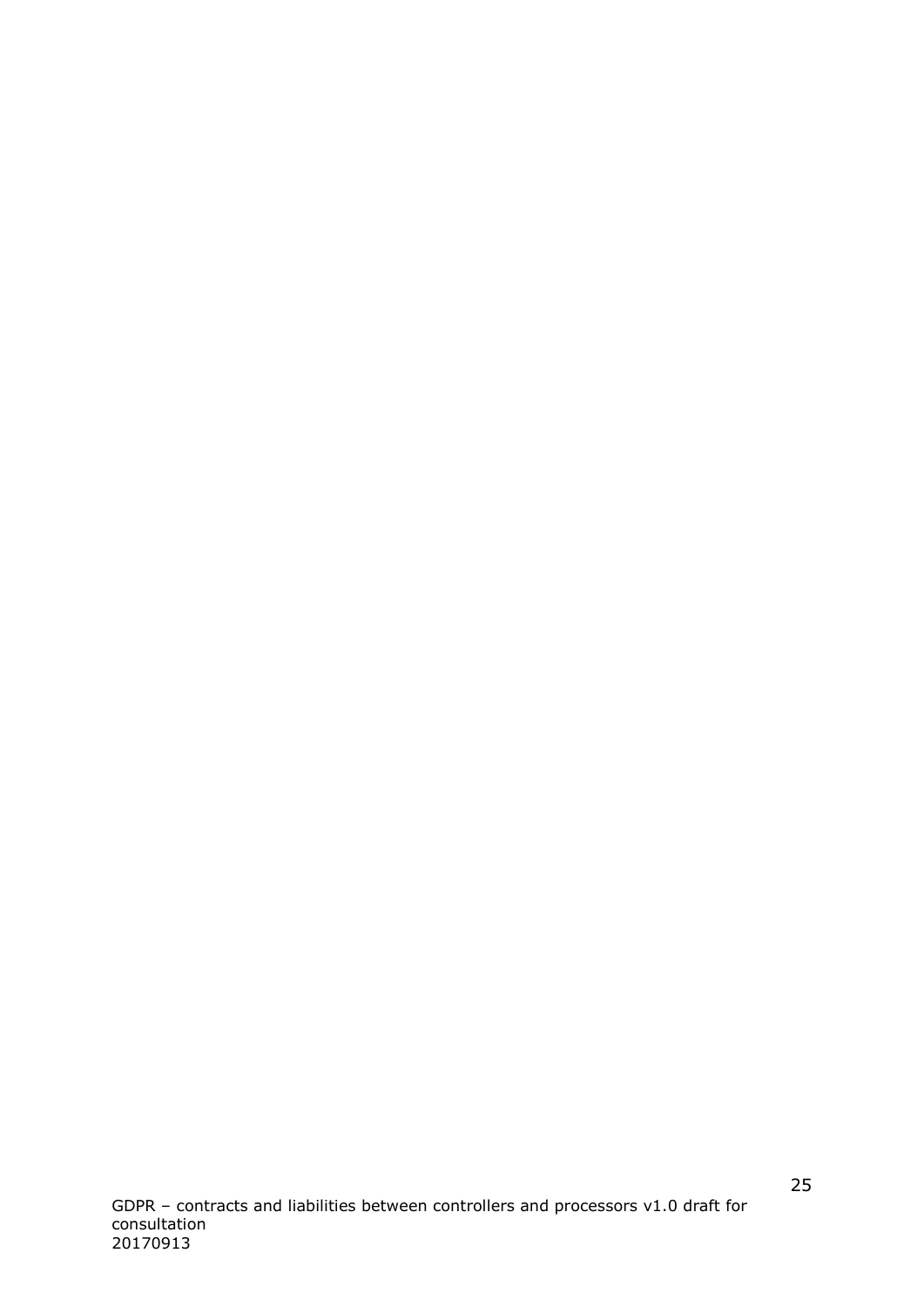# **Checklists**

### Controller and processor contracts checklist

Our contracts include the following compulsory details:

- $\Box$  the subject matter and duration of the processing;
- $\Box$  the nature and purpose of the processing;
- $\Box$  the type of personal data and categories of data subject; and
- $\Box$  the obligations and rights of the controller.

Our contracts include the following compulsory terms:

- $\Box$  the processor must only act on the written instructions of the controller (unless required by law to act without such instructions);
- $\Box$  the processor must ensure that people processing the data are subject to a duty of confidence;
- $\Box$  the processor must take appropriate measures to ensure the security of processing;
- $\Box$  the processor must only engage a sub-processor with the prior consent of the data controller and a written contract;
- $\Box$  the processor must assist the data controller in providing subject access and allowing data subjects to exercise their rights under the GDPR;
- $\Box$  the processor must assist the data controller in meeting its GDPR obligations in relation to the security of processing, the notification of personal data breaches and data protection impact assessments;
- $\Box$  the processor must delete or return all personal data to the controller as requested at the end of the contract; and
- $\Box$  the processor must submit to audits and inspections, provide the controller with whatever information it needs to ensure that they are both meeting their Article 28 obligations, and tell the controller immediately if it is asked to do something infringing the GDPR or other data protection law of the EU or a member state.

As a matter of good practice, our contracts:

- $\Box$  state that nothing within the contract relieves the processor of its own direct responsibilities and liabilities under the GDPR; and
- $\Box$  reflect any indemnity that has been agreed.

### Processors' responsibilities and liabilities checklist